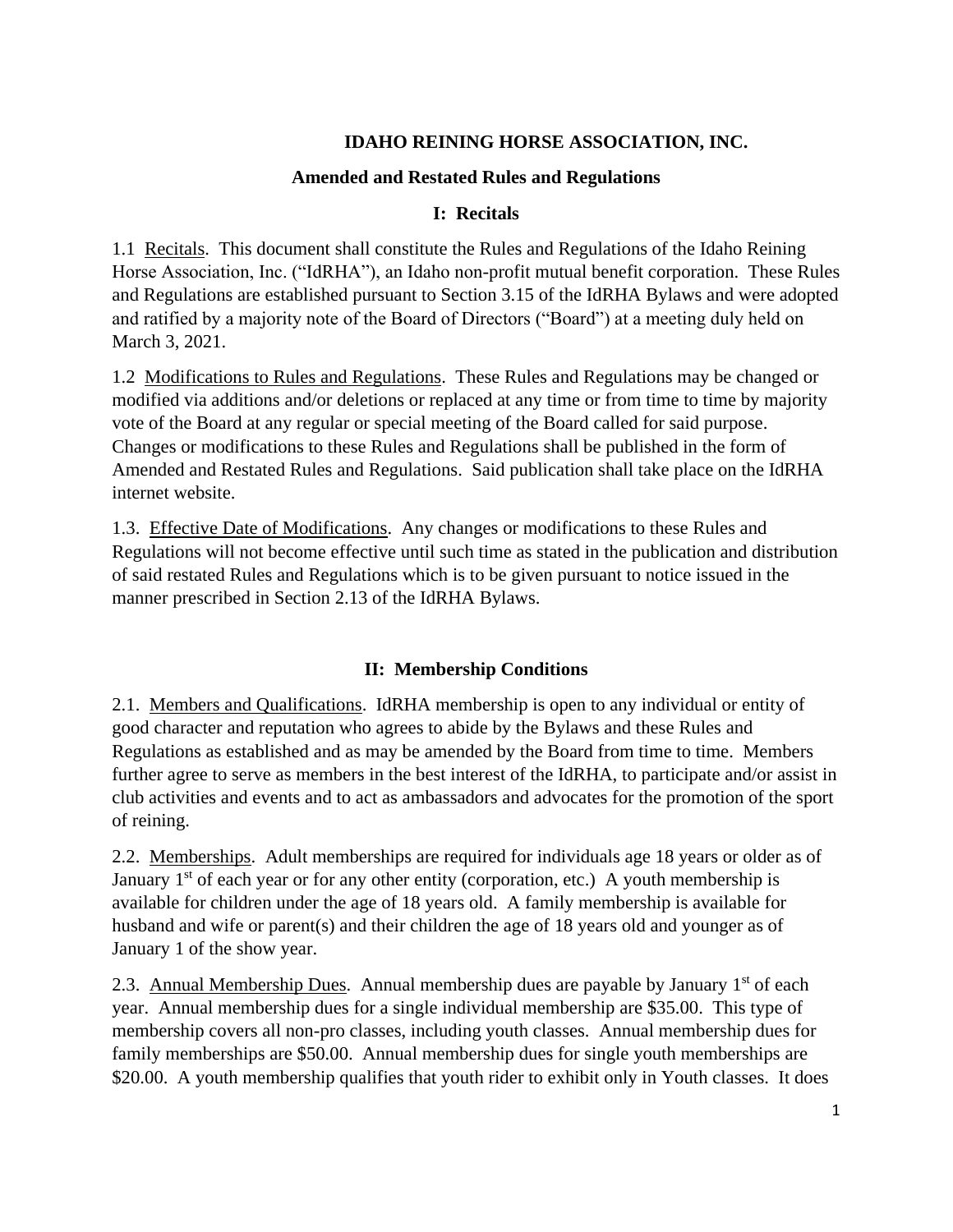not qualify that youth to show in the remainder of the non-pro classes. (See Paragraph 4.6.9. for a listing of the IdRHA Non-Pro Classes.)

2.4. Good Standing. Members in "good standing" are those whose memberships and show fees or any other monies owed to the IdRHA are paid for with the IdRHA Treasurer, or in other words, whose account is current. Any member whose account is not current is not in good standing is not eligible to participate in any IdRHA sponsored activity. If any IdRHA member is not in good standing with any breed association (such as AQHA, etc.), that member is not in good standing with the IdRHA.

2.5. Membership Expiration. Memberships purchased at any time during a calendar year are valid for that calendar year only and expire on December 31 of the year in which the membership was paid, no matter what time of year a membership is purchased. There is no carry forward of that membership into the following calendar year. This membership provision is not the same as the applicable NRHA rule.

2.6. Resignation. Any member may resign by giving written notice to the IdRHA President, Secretary or Board. This written notice can be made by electronic transmission.

2.7. Removal and Disciplinary Actions. Any member of the IdRHA may be removed by a majority vote of the Board for just cause. Grounds for consideration by the Board for removal or for such other disciplinary action as may be determined by the Board include, but are not limited to; (i) illegal behavior; (ii) immoral or unethical behavior, unsportsmanlike conduct, personal misconduct or animal abuse at any IdRHA, NRHA or other equine event; (iii) intentional falsification of information on membership forms, voting ballots or show entry documents; (iv); failure to pay any amounts duly owing to the IdRHA within 90 days of assessment; (v) any revocation, suspension of membership privileges by the NRHA; (vi) intentional or repeated violation of IdRHA Bylaws or Rules and Regulation; (vii) any action taken which is considered to be grossly detrimental to the general safety, health and welfare of the IdRHA or its members; or (viii) by petition signed by no less than 50% of the members of the IdRHA. The Board may in its sole discretion call for an investigation and/or hearing by the Rules and Ethics Committee in any case where disciplinary action may be contemplated by the Board. In such case, Members may be given the opportunity to present relevant facts or to provide other information to the Board. However, no such investigation or hearing shall be required as a condition precedent to disciplinary action being taken by the Board. If there appears to be any conflict between the wording of this Rule 2.7. and the applicable NRHA rule found in Section D. Disciplinary Procedures, as amended from time to time, shall control.

2.7.1. Procedure for Disciplinary Actions. Any disciplinary action determined to be undertaken by the Board will be conducted in such a way as to conform to the rules for Disciplinary Procedures, as promulgated by the NRHA in the official NRHA Rule Book as amended from time to time.

2.8. Complaints by Members. Any member of the IdRHA may register a formal complaint or protest by filing a written request setting forth the details of the complaint or protest with the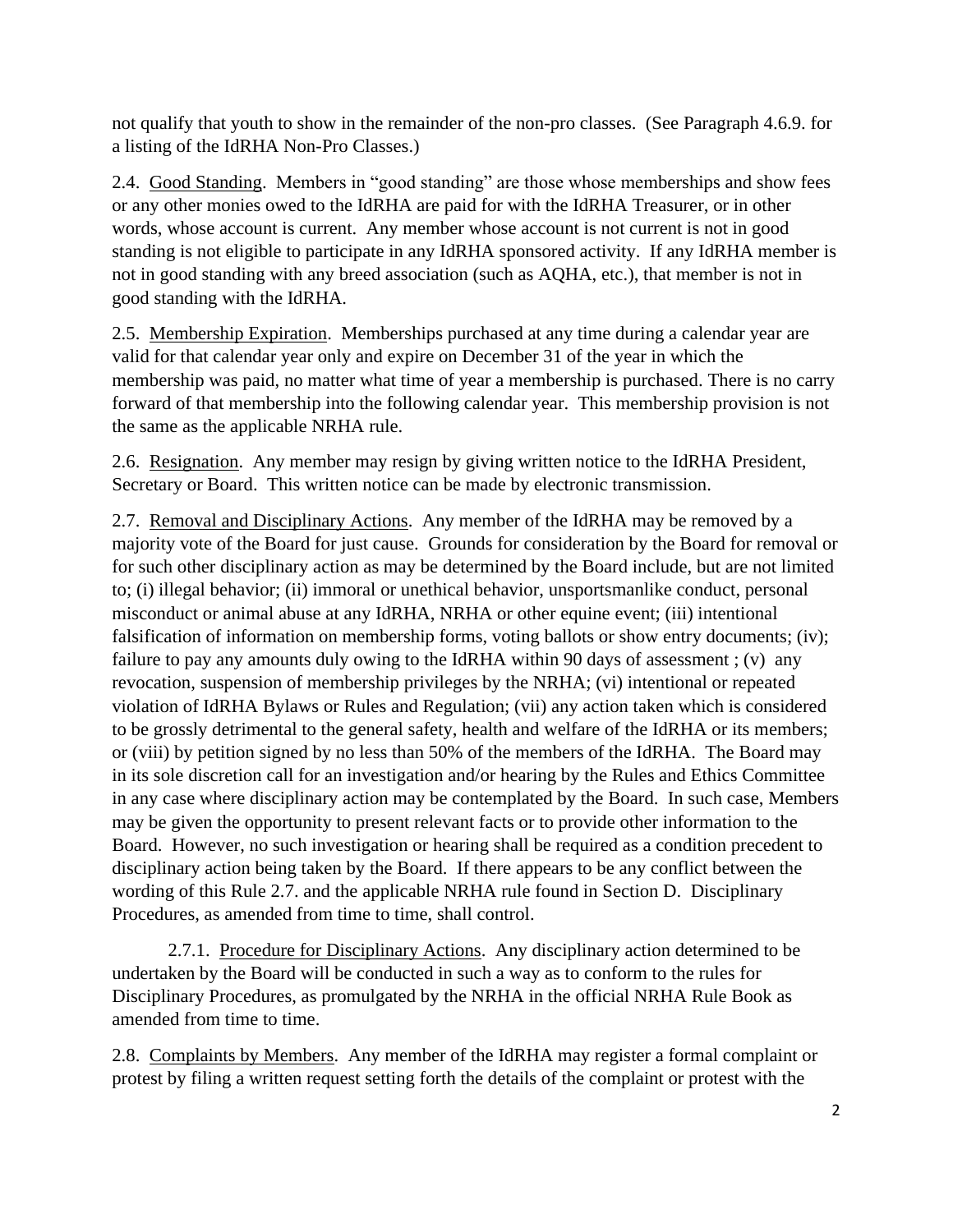IdRHA Secretary within ten (10) days of the alleged incident or infraction together with a cashier's check, certified check, money order or cash in the amount of \$100.00, representing a processing fee, payable to Idaho Reining Horse Association, Inc. Upon receipt by the Secretary, all complaints or protests will be referred to the Rules and Ethics Committee for investigation and preparation of a report to the Board with recommendations for action, if any, for consideration by the Board. If, in the sole judgment of the Board, the matter is sufficiently serious to warrant a full hearing before the Board, appropriate notice will be given to the parties involved and a hearing on the matter will be conducted by the Board. Any decision by the Board shall be deemed final. The Board will determine, in its sole discretion, whether the \$100.00 processing fee or any portion thereof may be returned to the filing party.

2.9. Notice. The IdRHA shall endeavor to notify Members of relevant activities, events, membership meetings and other important information via email and by posting on the IdRHA's internet website. Members agree to furnish a valid email address to the IdRHA Secretary for purposes of any required notifications and to promptly notify the Secretary, in writing, of any change in the mailing address or email address of the member. Members hereby agree to waive any rights they may have to receive formal written notices of any kind via regular mail provided that any such notice was duly sent to the last known email address on file. Members also hereby agree to waive any rights they may have to receive email notices of any kind if they have not provided an email address or if the email address is not current.

#### **III: Committees**

3.1. Administrative Committees. Pursuant to Section 3.17 of the Bylaws, the President of the IdRHA, is authorized to establish such committees as he or she may reasonably require for the purpose of executing the objectives of the IdRHA. Said committees shall be responsible for the orderly conduct and administration of the affairs of the IdRHA and shall include but not be limited to; (1) the youth program; (2) fund raising; (3) year-end prizes, and (4) banquet. Each Committee shall be chaired by a Board Member appointed by the President and confirmed by a majority note of the Board. Each Committee shall be made up of up to 15 IdRHA Members, as provided in Section 3.17 of the IdRHA Bylaws. Administrative Committee membership will be subject to Board approval by majority vote. Any committee so established shall serve at the pleasure of the President until released or replaced by the President.

3.2. Show Committee. The Board member appointed as chairman of this committee will be designated as the Show Committee Chairman. The Show Committee will be responsible for all organizational efforts necessary to sponsor and administer reining horse shows sponsored by the IdRHA. The committee will appoint or employ a Show Manager and, if required, an NRHA Representative for each show. IdRHA members who are not members of the Board may serve on this Committee.

3.2.1. Show Committee Chairman. The Show Committee Chairman will give regular committee reports to the Board on a monthly basis and shall obtain prior Board approval for authorization of significant business issues including but not limited to: (i) selection of Show Managers, Show Secretaries, NRHA Representatives if required, Judges, any cost or other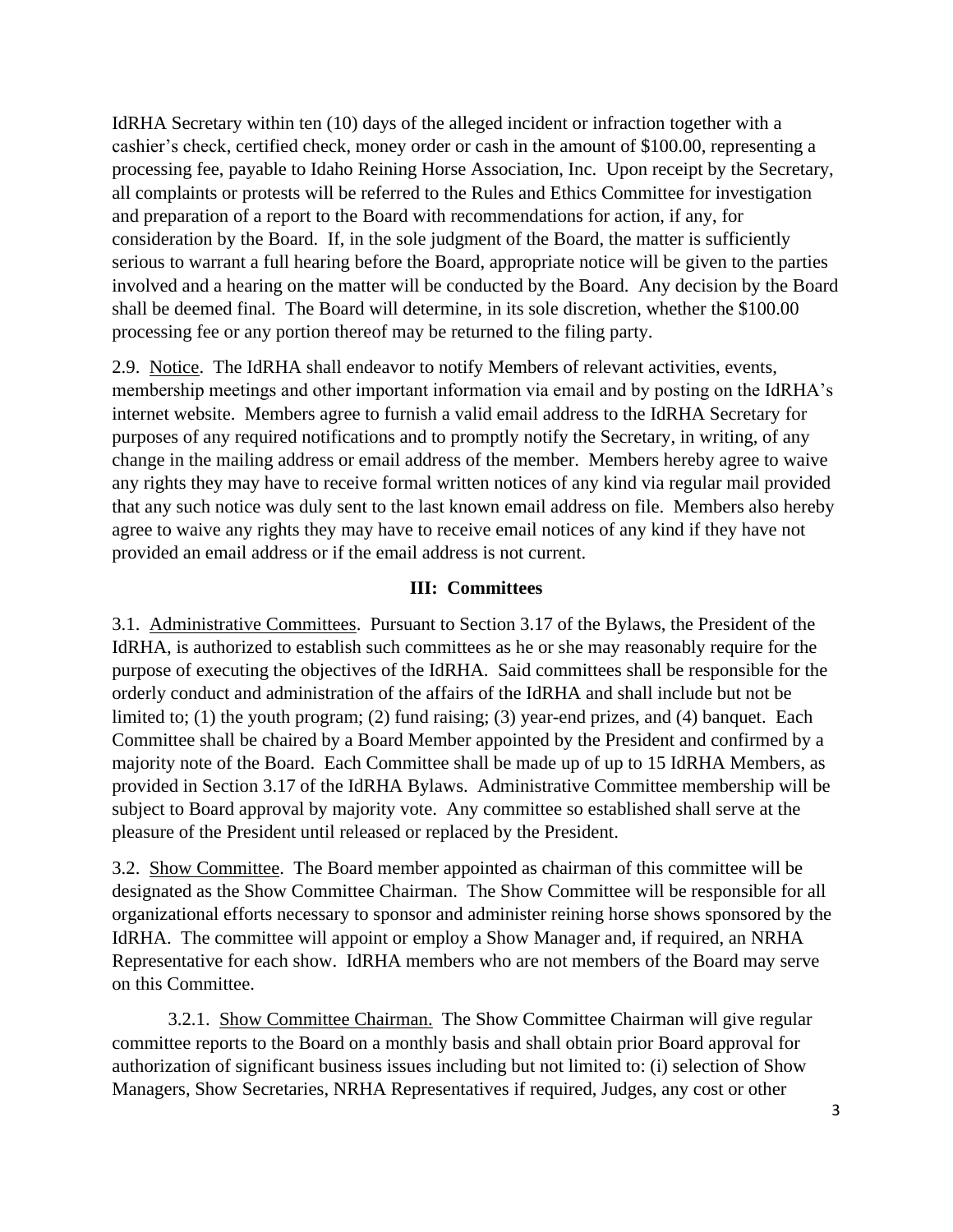significant terms of employment of any of the foregoing or any other personnel engaged by the Show Director or Show Manager; (ii) show dates and schedules; (iii) show classes, including any prize money, awards, entry and other fees, patterns; (iv) show location, the venue and any other costs associated with the event; and

(iv) any special circumstances or activities to be conducted in connection with any show. All shows and events shall be conducted in a professional manner consistent with and incorporating therein the rules and regulations applicable to NRHA shows except for those technical variations which might be applicable to certain unique IdRHA classes which do not have corresponding NRHA categories as are described elsewhere herein. All proceeds or revenues of any kind will be delivered to and reported to the President or Treasurer within twenty-four hours of the conclusion of the event.

3.2.2. Show Rules and Conditions. Riders and owners of horses entering NRHA sanctioned classes must be NRHA members in good standing with valid competition licenses. Riders and horses entering IdRHA sanctioned classes only do not need an NRHA membership or competition license.

3.3. Sponsorship Committee. The Board member appointed as chairman of this committee will be designated as the Sponsorship Chairman. The Sponsorship Committee will be responsible for all organizational efforts necessary to; (i) promote, advertise and obtain sponsorships for IdRHA events and activities; (ii) carry out fund raising efforts including the annual awards banquet and auction; (iii) recruit members, donors and volunteers to advance the growth of the IdRHA and its objectives; (iv) create newsletter communications and/or website and internet publications or similar advertisements and publications; and (v) organize public promotional efforts, education, clinics, expositions or similar demonstrations or promotions. IdRHA members who are not members of the Board may serve on this Committee.

3.3.1. Sponsorship Chairman. The Sponsorship Chairman will give regular committee reports to the Board of Directors on a monthly basis and shall obtain prior Board approval for authorization of significant business issues including, but not limited to, both conceptual and budget approval for any event, clinic, exhibition, fund raising activity, promotion, advertisement or publication. Any such activity, event or exhibition shall be conducted in a professional manner consistent with and, if applicable, incorporating therein any rules and regulations or guidelines for NRHA events. All proceeds or revenues of any kind will be delivered to and reported to the President or Treasurer within twenty-four hours of the conclusion of the event or receipt of the funds.

3.4. Prize Committee. The Prize Committee shall coordinate the prizes to be awarded at the year-end banquet. This Committee shall determine what prizes will be offered and will determine how many year-end eligible placings will be awarded prizes. The prize decisions shall be based upon the amount of money budgeted for prizes, as such amounts are determined and approved by the Board. This Committee serves as the pleasure of the President. IdRHA members who are not members of the Board may serve on this Committee.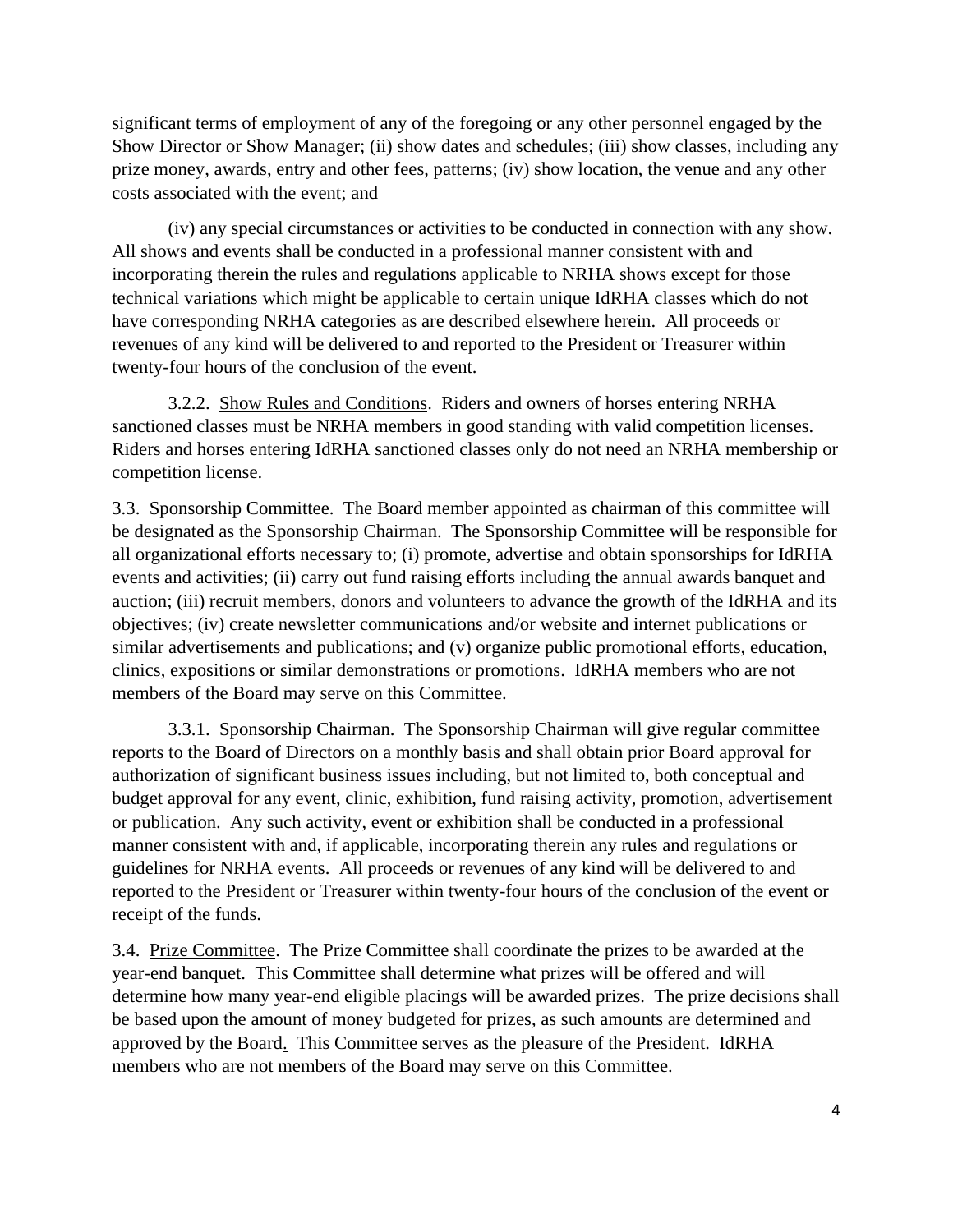3.5. Rules and Ethics Committee. The Rules and Ethics Committee shall consist primarily of Board members and shall serve at the pleasure of the President. It shall be the responsibility of this Committee to oversee any rules and/or ethics violations, according to the rules set forth in Article Two hereof. This Committee shall also oversee any proposed amendments to these Rules and Regulations and shall submit the same to the Board for review and adoption by vote of the Board.

## **IV. Year End Awards and Point System**

## **4.1. Year End Awards and Point System**.

4.1.1. Year-End Awards Point System. Year-end points are calculated using the "NRHA" Youth Point Scale" scoring system. In this system, points are assigned based on the number of horses competing in each IdRHA class.

4.1.2. Eligibility Qualifications for Year-End Awards. All Riders and horse Owners must be IdRHA members in good standing. Good standing is defined in Paragraph 2.4 above. Points accumulated from IdRHA schooling classes are not considered when calculating the Open/Professional Rider of the Year or Non-Pro Rider of the Year point totals, as those awards are calculated in Sections 4.6. and 4.7. herein. These schooling classes are: IdRHA Stallions, IdRHA Geldings, IdRHA Mares and IdRHA Boy/Girls Warm-up Class.

4.1.3. Zero-Scores. Year-end awards will not be given to any horse or rider who only scores zeros for the entire IdRHA show season for any particular class.

# **4.2. IdRHA Open Year-End Awards.**

4.2.1. Open Award Classes.

- (1) Limited Open
- (2) Intermediate Open
- (3) Open
- (4) Rookie Professional
- (5) Snaffle Bit/Hackamore Open
- (6) Novice Horse L1 Open
- (7) Novice Horse L2 Open
- (8) Green Horse Open

4.2.2. Open Point Accrual. All Open points are accrued by the horse and follow the horse only, no matter the Rider.

4.2.3. Open Year-End Award Qualification. To qualify for a year-end Open award, the HORSE must enter and receive a score (zero is a score) in that class, in *1 (one) more than ½*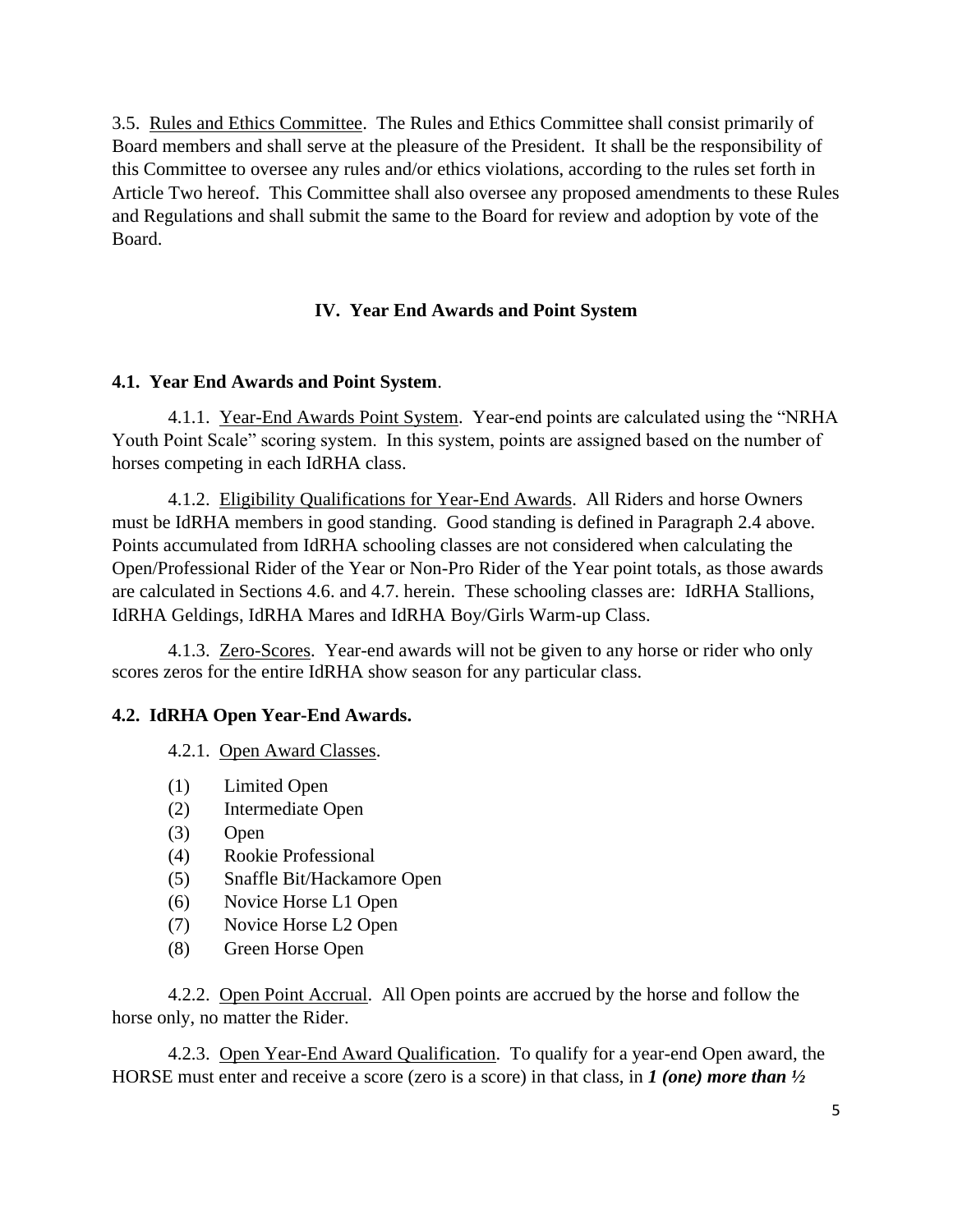*(half)* of the sanctioned IdRHA shows during that calendar year. *Example One*: if the IdRHA has a total of 7 shows, to be eligible for year-end awards the Horse must have been shown in that class at 4 of those shows. *Example Two***:** If IdRHA has 6 shows, to be eligible for year-end awards the Horse must have shown in that class at 4 of those shows.

4.2.4. Open Year-End Point Tally. One non-participated-in show or the lowest score will be dropped from the point tally for year-end awards.

#### **4.3. IdRHA Non-Pro Year-End Awards.**

4.3.1. Non-Pro Award Classes.

- (1) Rookie I
- (2) Rookie II
- (3) Prime Time Rookie
- (4) Limited Non-Pro
- (5) Intermediate Non-Pro
- (6) Non-Pro
- (7) Prime Time Non-Pro
- (8) Masters Non-Pro
- (9) Snaffle Bit/Hackamore Non-Pro
- (10) Novice Horse L1 Non-Pro
- (11) Novice Horse L2 Non-Pro
- (12) Green Horse Non-Pro

4.3.2. Non-Pro Point Accrual. The year-end point tally is based on a "one horse-one rider" combination. Non-Pro Riders may ride more than one horse and thus have several "one horse-one rider" combinations, but each combination has its own set of eligible points. Points earned by a particular "one horse-one rider" combination at one show cannot be co-mingled with another "one horse-one rider" combination at that same show or at any other show.

4.3.3. Non-Pro Year-End Award Qualification. To qualify for a year-end Non-Pro award, the horse/rider combination must enter and receive a score (zero is a score) in that class, in *1 (one) more than ½ (half)* of the sanctioned IdRHA shows during that calendar year. *Example One*: if the IdRHA has a total of 7 shows, to be eligible for year-end awards the Horse must have been shown in that class at 4 of those shows. *Example Two***:** If IdRHA has 6 shows, to be eligible for year-end awards the RIDER must have shown in that class at 4 of those shows.

4.3.4. Non-Pro Year-End Point Tally. One non-participated-in show or the lowest score will be dropped from the point tally for year-end awards.

#### **4.4. IdRHA Youth Year-End Awards.**

4.4.1. Youth Award Classes.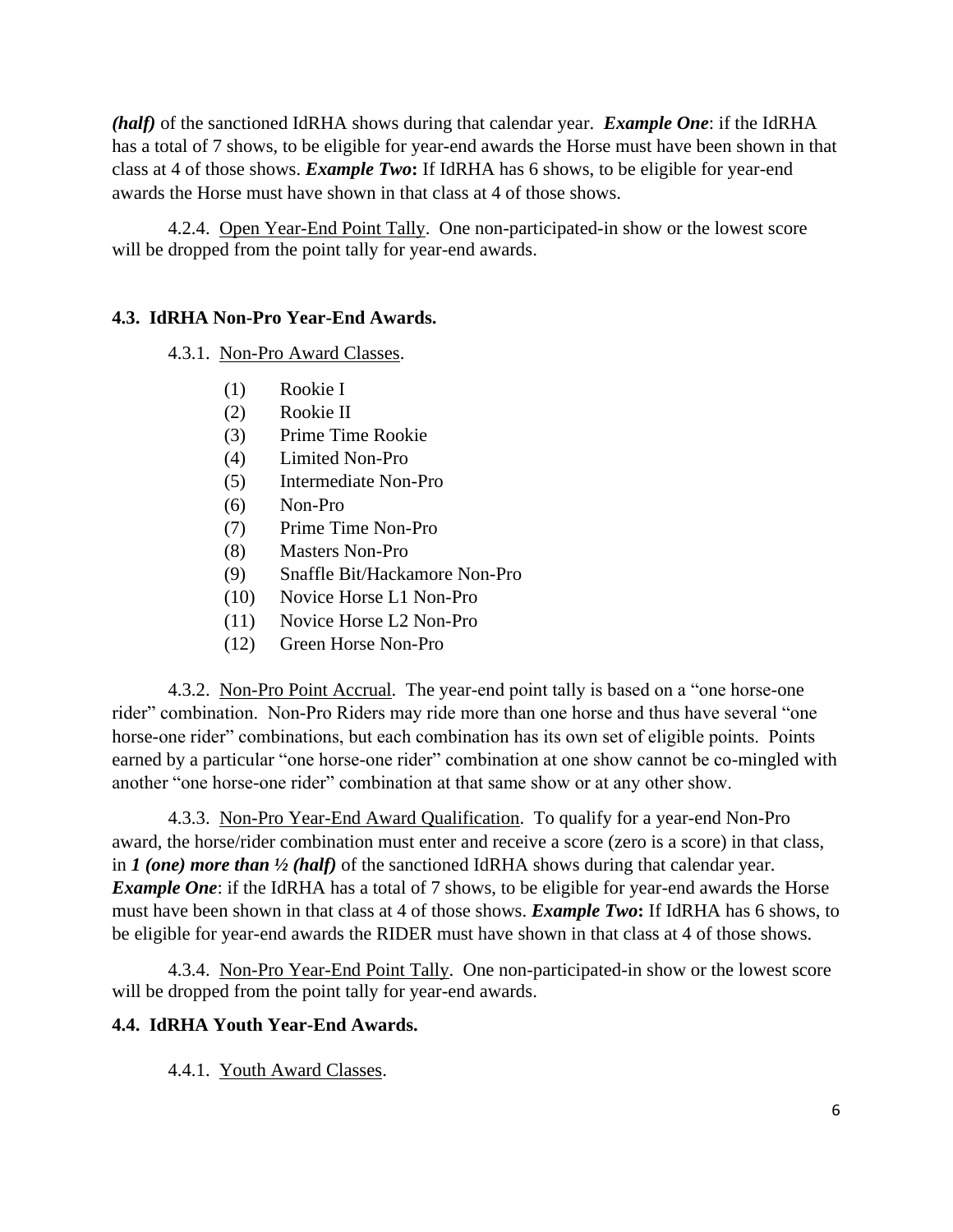- (1) Short Stirrup (10 & Under Youth)
- (2) 13 & Under Youth
- (3) 14-18 Youth

4.4.2. Youth Point Accrual. Each Youth Rider's point tally is based on a "one horse-one rider" combination. Youth Riders may have several "one horse one rider combinations" but each combination has its own points and shows, and cannot be co-mingled with another "one horseone rider" combinations. Each Youth Rider must be entered in the age-appropriate classes. Age is considered as of January 1 of that calendar year.

4.4.3. Youth Year-End Award Qualification. Each "one horse-one rider combination" must enter and receive a score (zero is a score) in that class, in **1 (one) more than ½ (half)** of the sanctioned IdRHA shows during that calendar year. *Example One*: if the IdRHA has a total of 7 shows, to be eligible for year-end awards the "One horse-one rider combination" must show in that class at 4 of those shows. *Example Two*: If the IdRHA has 6 shows, to be eligible for yearend awards the "One horse-one rider combination" must show in that class at 4 of those shows.

4.4.4. Youth Saddle Award. A saddle may be awarded in any given year to a Youth Rider. Whether the Youth saddle award will be given in any given year will be determined by the Youth leadership and the Youth advisor. When the saddle award is given, the cost of the saddle is taken from the Youth funds. The Board has the discretion to contribute to the cost of the youth saddle when it is given. The specifications of the saddle will be determined at the sole discretion of the IdRHA Board of Directors and Officers and the IdRHA Prize Committee.

4.4.5. Point Calculation for Youth 14-18 Saddle.

The youth saddle will be awarded to the winner of the Youth 14-18 class. All points earned in the Youth 14-18 will count toward this award. No scores will be dropped from the final point tally.

#### **4.5. IdRHA Green Reiner Buckles/Award(s).**

4.5.1. Qualifications. Qualifications for Green Reiner are described in the NRHA handbook under the NRHA Worldwide Eligibility Policy.

4.5.2. Earning Green Reiner Points. Green Reiner points for qualified Green Reiner Riders are earned by:

4.5.2.1. Green Reiner Scoring. Entering a Green Reiner class and scoring above a 60. Every point over 60 is applied to each Rider's Green Reiner point total. *Example*: If a Green Reiner Rider scores a 65 in a Green Reiner class, 5 points will be put toward their buckle.

4.5.2.2. Rookie Points Added to Green Reiner Scores. If a Green Reiner Rider also enters the Rookie I and/or Rookie II and/or Prime Time Rookie classes in the same show, all points scored in the Rookie classes will be added to the Green Reiner total for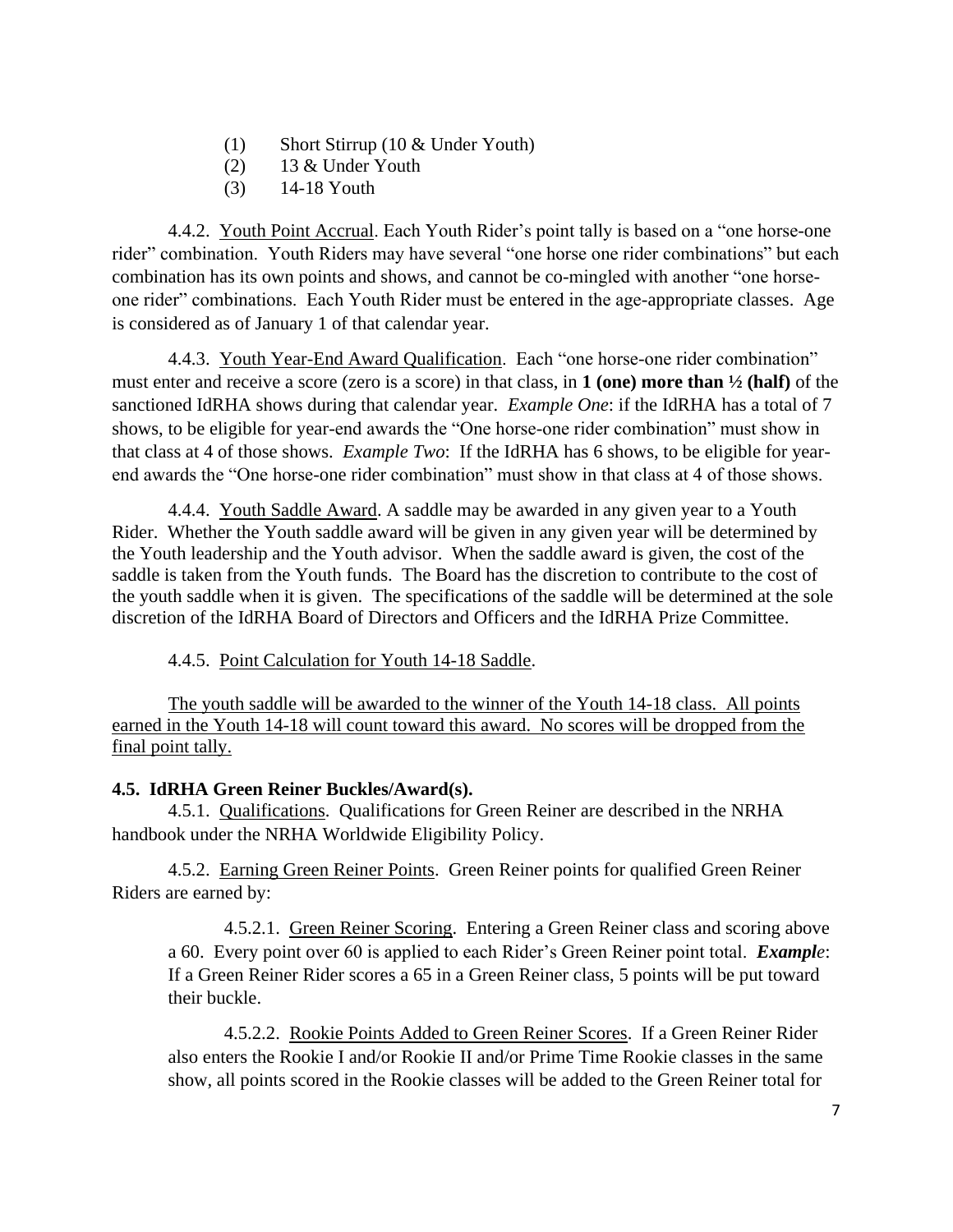that show and will be applied to the Rider's cumulative total. *Example*: If a Green Reiner Rider scores a 65 in a Rookie I and/or Rookie II class, 5 points from those classes will be applied to their Green Reiner cumulative total.

4.5.3. Green Reiner Point Total and Award. Each Green Reiner Rider's point total is cumulative from show year to show year. Once each Green Reiner Rider has accumulated 80 IdRHA Green Reiner points, that Rider will be awarded a Green Reiner trophy buckle and will no longer be eligible for the IdRHA Green Reiner class. An individual's IdRHA Green Reiner points will expire if that individual does not show for five (5) consecutive years. A. year-end award is not given for the IdRHA Green Reiner class. The only award given is the trophy buckle referred to in this Section.

#### **4.6. IdRHA High Point Year-End Awards for Non-Pro.**

#### **High Point Rookie I**.

4.6.1. Qualifications. Each Rider must meet all qualifications for Non-Pro Year-End Awards listed above in Section 4.3.2., 4.3.3. and 4.3.4. Each Non-Pro Rider may also ride a horse that belongs to someone not from their immediate family. However, in this case, the horse must be leased from the Owner and an IdRHA Lease Agreement must be filed with both the Show Secretary and the Secretary of the Association.

4.6.2. Point Calculation. No non-participated-in shows or lowest scores will be dropped from the final point tally. All points earned in the Rookie I for the season in IdRHA classes count toward this award. No scores are dropped from the final point tally.

4.6.3. Trophy Award. The High Point Rookie I winner will receive a "traveling" Lawson style trophy with their name added to the list of previous winners, as well as a trophy buckle. The traveling trophy must be returned in 1 years' time to IdRHA.

#### **High Point Rookie II.**

4.6.4. Qualifications. The High Point Rookie II winner must meet all qualifications for Non-Pro Year-End Awards listed above in Section 4.3.2, 4.3.3 and 4.3.4 with the addition that participants must enter the NRHA Rookie II class to be eligible for this award. The award will be given based on NRHA points earned, not IdRHA points earned.

4.6.5. Point Calculation. No non-participated in shows or lowest scores will be dropped from the final point tally. All points earned in the Rookie II IdRHA NRHA class count toward this award. No scores are dropped from the final point tally.

4.6.6. Saddle Award. High Point Rookie II will receive a saddle. The specifications of the saddle will be determined at the sole discretion of the IdRHA Board of Directors and Officers and the IdRHA Prize Committee.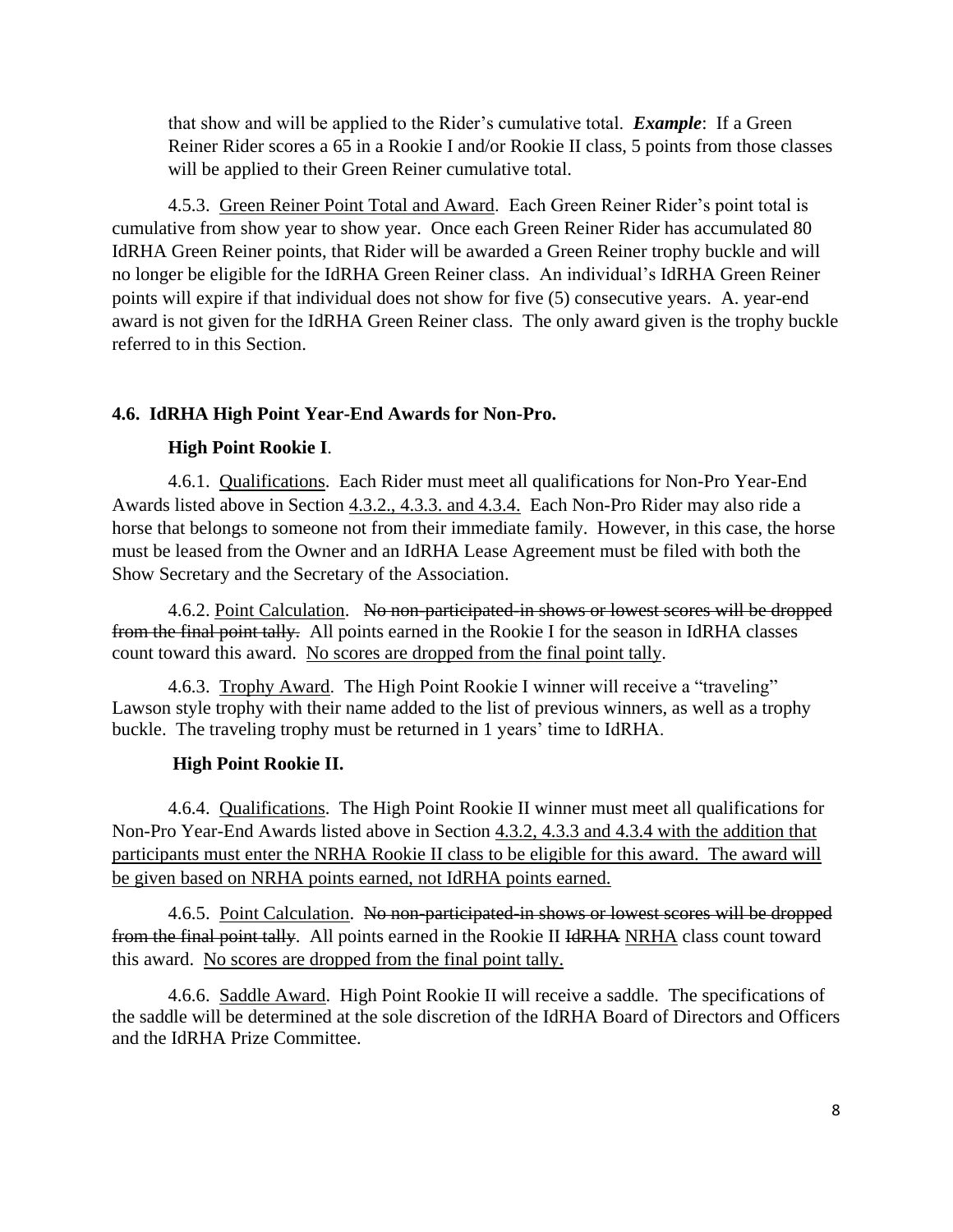PLEASE NOTE: Even though this award requires entry in the NRHA class and is based upon points in the NRHA class, any Rider who wishes to qualify for this award must be a member of the IdRHA, as stated in Rule 4.1.2.

#### **High Point Non-Pro.**

4.6.7. Qualifications. Each Non-Pro Rider must meet all Qualifications for Non-Pro Year-End Awards listed above in Section 4.3.2., 4.3.3. and 4.3.4.

4.6.8. Point Calculation. All year-end qualified points earned by Non-Pro Rider in the qualifying classes will be added together. No non-participated-in shows or lowest No scores will be dropped from the final point tally. All points earned in the following Non-Pro IdRHA classes cumulate toward this award.

4.6.9. Qualifying Classes.

(1) IdRHA Limited Non-Pro (2) IdRHA Intermediate Non-Pro (1) IdRHA Non-Pro (4) IdRHA Novice Horse I Non-Pro (2) IdRHA Novice Horse II Non-Pro

4.6.10. Saddle Award. The High Point Non-Pro winner will receive a saddle. The specifications of the saddle will be determined at the sole discretion of the IdRHA Board of Directors and Officers and the IdRHA Prize Committee.

## **4.7. IdRHA Open/Professional Rider of the Year Award.**

4.71. Point Calculation and Qualification. All year-end qualified points earned by any Professional Rider in the qualifying classes will be added together. No scores will be dropped from the final point tally. An IdRHA Professional's Card is required to qualify for this award.

4.7.2. Qualifying Classes.

- (1) IdRHA Open
- (2) IdRHA Intermediate Open
- (3) IdRHA Limited Open
- (4) IdRHA Novice Horse I
- (2) IdRHA Novice Horse II

4.7.3. Award. The Professional Rider with the most qualified points will be awarded the Year End award. The prize for this award will be chosen at the sole discretion of the IdRHA Board of Directors and Officers and the IdRHA Prize Committee.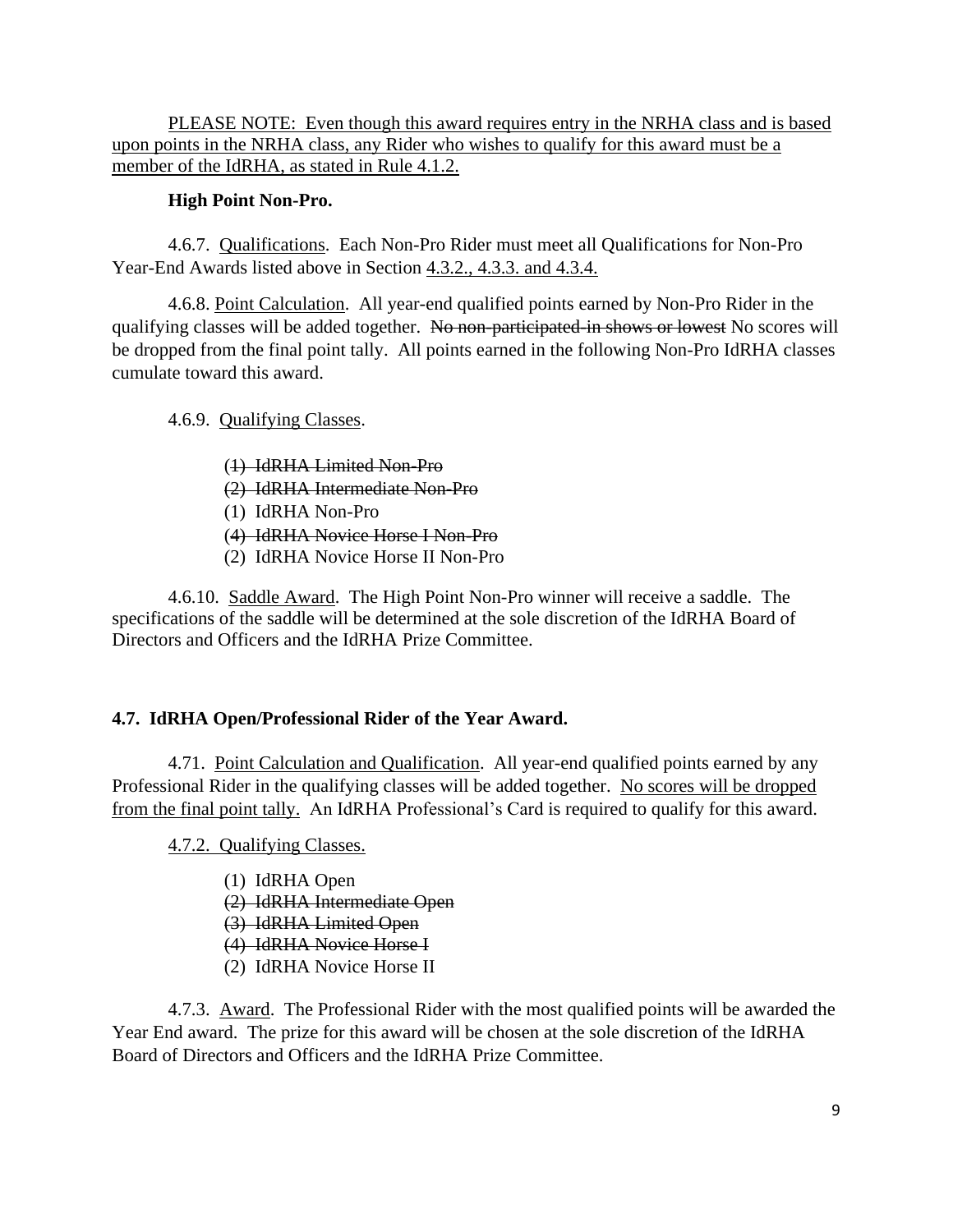#### **4.8 Tie-Breaker Rules.**

4.8.1. It is the intent of the IdRHA that the Youth 14-18, Rookie I, Rookie II, Non-Pro or Open/Professional Rider of the Year awards as detailed in Sections 4.4.5, 4.6 and 4.7 shall not result in a tie. If a tie in points occurs after the point calculation is made, that tie will be broken by determining which Rider has placed highest in the respective class(es) at the Memorial and Derby show. If there is still a tie once these placings have been determined, then this tie will be broken by determining who has placed highest in the respective class(es) at the last show of the show season, In application of this tie-breaking procedure, the Rider who has placed first in either the first or second tie-breaker will be the recipient of the award.

## **V. IdRHA/NRHA Rules and Conditions Conflicts**

5.1. Conflicts Between IdRHA and NRHA Rules and Conditions. All IdRHA classes shall conform to NRHA rules and regulations for eligibility, scoring, equipment and in all other respects except as may be described otherwise herein. Unless specifically stated otherwise herein, NRHA rules and regulations as published in the NRHA handbook, as amended from time to time, shall serve as the default rule or regulation for issues related to IdRHA sponsored shows, events, business affairs, judging, eligibility or other organizational matters. If a rider is showing in any IdRHA class and a NRHA class with different rules is being run concurrently, that the rider must show according to the applicable NRHA rules. If the rider does not show according to the NRHA rules for that class, the rider will receive a zero score for both the IdRHA and NRHA class. All riders and owners showing in IdRHA classes are responsible for being aware of their NRHA eligibility as maintained by the NRHA.

5.2. One-handed/two-handed Classes. In any class which might allow for a rider to show either one-handed or two-handed, the rider may not switch after entering the arena. If the rider enters the arena holding the reins two-handed, the rider must complete the entire pattern under twohanded rules. If the rider enters the arena holding the reins one-handed, the rider must complete the entire pattern under one-handed rules.

5.3. Leased Horses. The NRHA allows Non-Pro and Youth riders to lease a horse to ride in all NRHA Non-Pro classes, with exception of aged-event classes. The IdRHA allows these NRHA leased horsed to compete in its classes, both IdRHA and NRHA classes, provided that a copy of the NRHA lease must be provided to the IdRHA show secretary. Any IdRHA Non-Pro or Youth rider intending to compete in IdRHA classes only may lease a horse to ride in IdRHA classes without purchasing an NRHA lease. The IdRHA requirements are as follows:

5.3.1. Both the Owner of the horse and the Rider must be members in good standing of the IdRHA;

5.3.2. The Rider may submit the completed IdRHA lease form at an IdRHA show. The fee is \$35.00. The Lease and the fee must be submitted to the IdRHA before the Rider is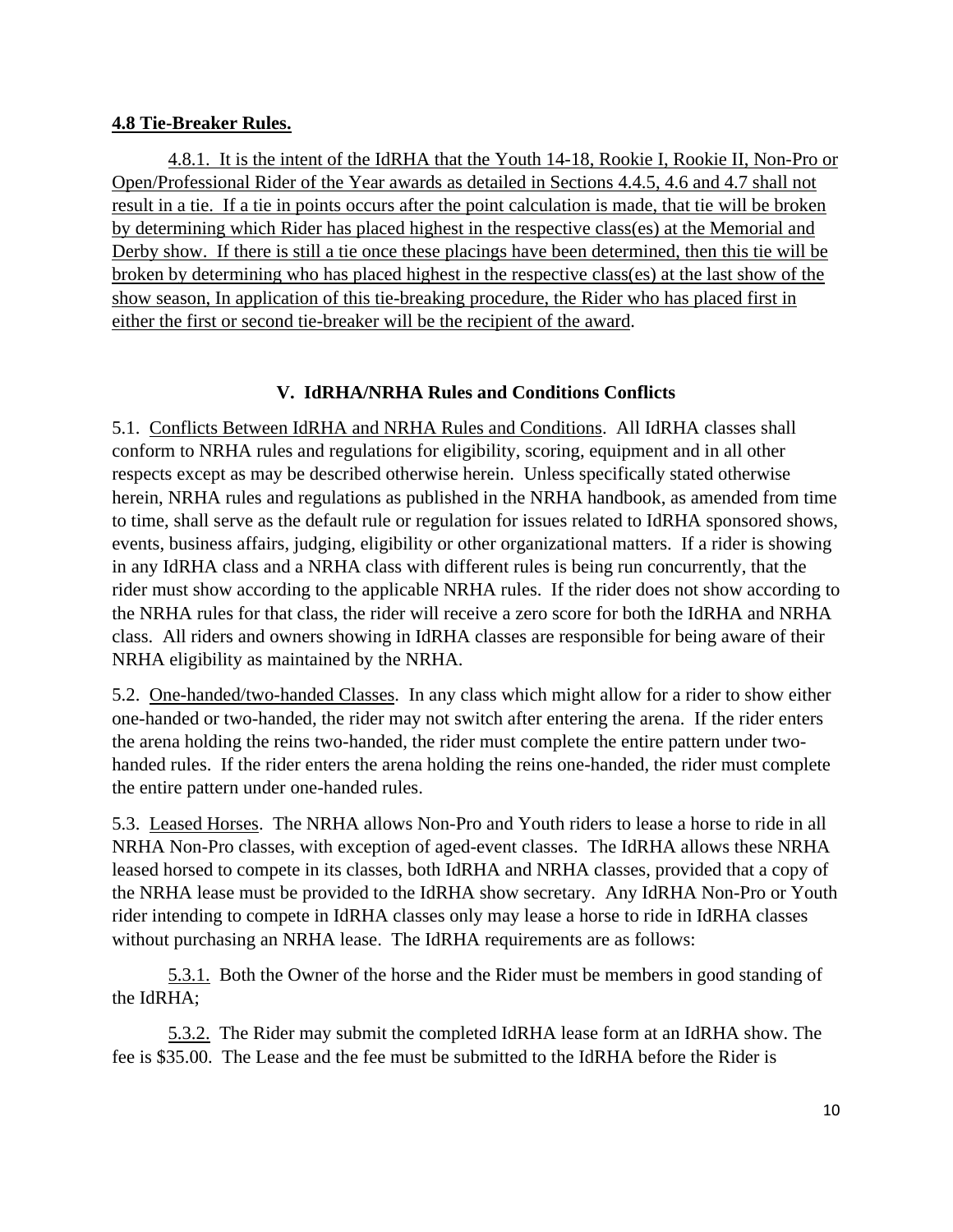allowed to compete in any IdRHA class. IdRHA year end points will accrue for the IdRHA leased horse and rider, but only after the lease has been properly submitted to the IdRHA.

5.3.3. All IdRHA leases expire on December 31 of the lease year. Leases can be renewed for an unlimited number of times. A lease can be terminated at any time.

5.3.4. The Owner of the horse cannot show the horse in any IdRHA class while the horse is leased.

5.3.5. The horse may be shown by an IdRHA Professional card holder/Rider in any IdRHA open classes.

5.3.6. The Rider's IdRHA show record will be credited with the horse's IdRHA winnings and awards. In accordance with NRHA lease rules, the Owner is not able to show the leased horse during the term of the lease.

5.4. Violation of this Lease Rule. If an IdRHA rider with only an IdRHA leased horse and not an NRHA leased horse enters an NRHA class, even by mistake, any applicable class entry fees, winnings and/or points will be forfeited by the Rider. Non NRHA leased horses entered in NRHA classes endanger the affiliate status of the IdRHA and cannot be allowed, even mistakenly.

5.5. Precedence of NRHA Lease Rules. An NRHA leased horse is eligible for both IdRHA and NRHA classes. An NRHA leased horse does not need an IdRHA lease to compete in IdRHA classes. NRHA lease rules take precedence over IdRHA lease rules and will apply to all NRHA leased horses.

5.6. Exception for Green Reiner and Rookie I and Rookie II. In accordance with NRHA rules, an IdRHA lease will not be required for any Rider wishing to compete in IdRHA Green Reiner, Rookie I and Rookie II classes.

## **VI. IdRHA Show Entries, Entry Forms, Eligibility**

6.1. Entry Forms and Eligibility. Horses entered in IdRHA classes shall be accurately entered using the horse's full name and NRHA competition license number if the horse is registered with the NRHA. For horses without NRHA competition licenses but with breed registrations, the horse shall be accurately entered using the full registered name and number, including the name of the registry (e.g. AQHA).

6.1.2. Unregistered or "Grade" Horses. For all otherwise unregistered horses, or "grade" horses, the horse shall be accurately entered using a name chosen by the owner. However, it shall be the responsibility of the owner and/or rider to ensure that, once entered in an IdRHA class, the same name is used on IdRHA entry forms in perpetuity. Disciplinary action may be taken and/or monetary penalties may be assessed, at the sole discretion of the IdRHA Rules and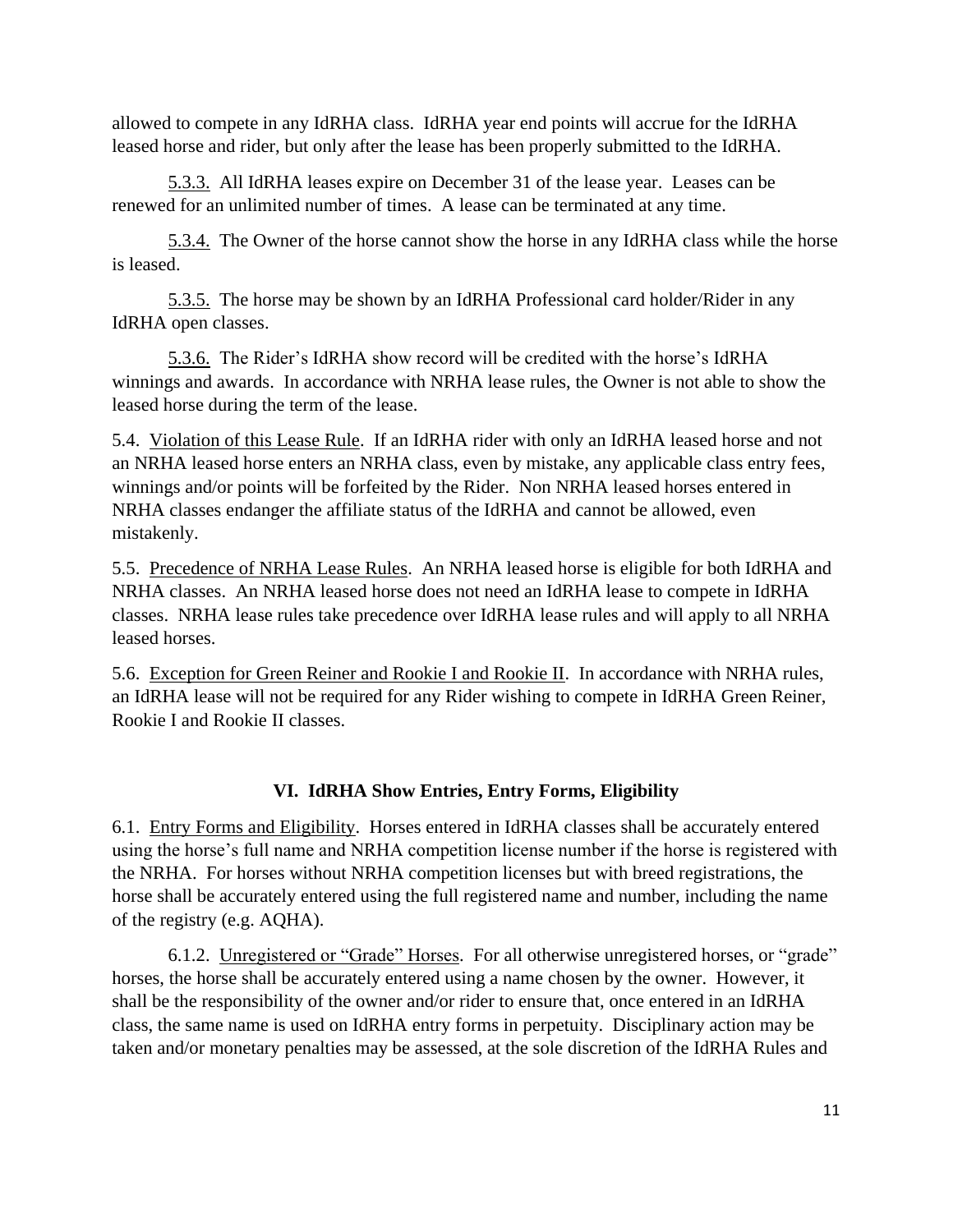Ethics Committee, for horses or riders entering classes using either false or inaccurate information or for entering classes in which horse and/or rider is not eligible.

6.2. Show Entries. All IdRHA show entries must be accompanied by payment for those entries. IdRHA show entries can be submitted either electronically, by mail, or in person. An Exhibitor number will not be issued until payment for the entry has been made to the show secretary. Payment can be made by cash or by check. The following procedure will be in effect should a bad check be submitted by any person responsible for entering any horse in an IdRHA show:

6.2.1. Bad Check Fee. A fee of \$25.00 will be charged to any person who submits a bad or insufficient funds check to the IdRHA.

6.2.2. The signer of any bad check will be contacted about the check by the IdRHA Treasurer. That signer/exhibitor will have the opportunity to make the check good;

6.2.3. That signer will not be allowed to enter its horses in any IdRHA show until the check is cleared or cash is paid for past entries;

6.2.4. If that signer submits two (2) bad checks, that signer/exhibitor will become a cash only member/exhibitor;

6.2.5. All winnings attributable to that signer/exhibitor will be held by the IdRHA until the bad check is paid.

6.3. Animal Welfare Statement. As stated on the NRHA website, the IdRHA promotes and stands by the well-being of the mind, body and spirit of the horse at all times. We expect our members to consider the welfare of their horses to be paramount and to always treat them with dignity, respect and compassion.

The IdRHA is sensitive to any mistreatment of animals. If it is deemed necessary by the IdRHA Board of Directors, due to excessive training or abuse, or if a dangerous situation is deemed to exist for any horse, rider or other participant or spectator, the Board will have the power to excuse the participant/member from the arena, show grounds or from the Association and/or membership. Any such decision is final and not appealable to the Board or its Officers. This paragraph addresses not only the IdRHA concern for the horse, but possible endangerment of the NRHA affiliate status of the IdRHA. For any questions, the Member is directed to the NRHA rulebook statement on animal welfare.

6.4. Three-Horse Per Rider Limit. A Rider may not show more than three (3) horses in an IdRHA class. If a Rider rides more than one horse in a class, there should be a spread of at least eight (8) horses between the Rider's runs. When this spread is not possible due to a limited number of entries in the class, the spread between runs should be the maximum amount possible. A horse may be entered only once per class. When classes run concurrently, a Rider may show three (3) horses in each class that is run concurrently. However, a horse may be shown only once. If this rule is violated, the Rider's runs in that class will be zeroed, the entry fee will be forfeited to the IdRHA and the Rider will be fined \$25.00.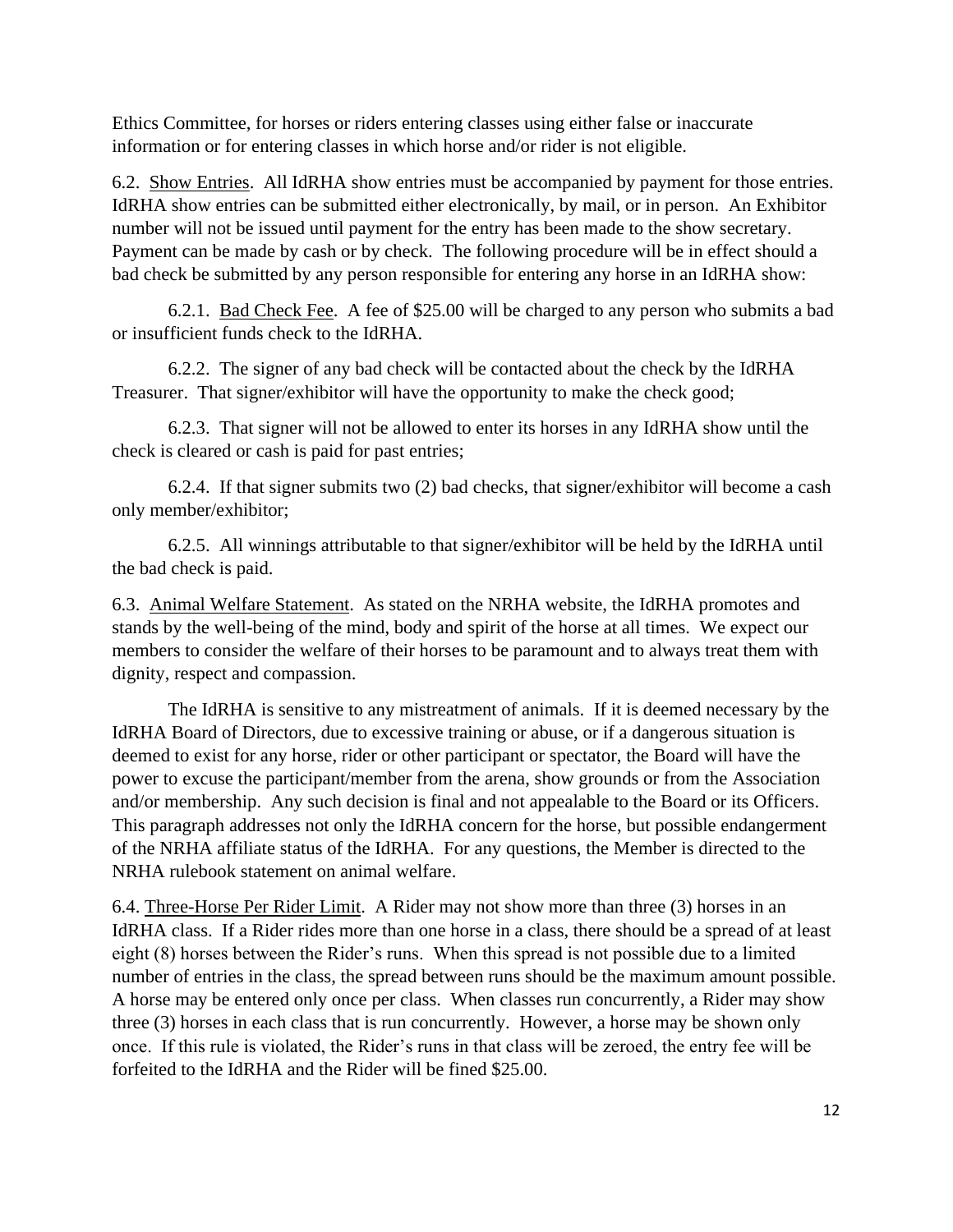#### **VII. Unique IdRHA Classes**

7.1. Unique IdRHA Classes. The following classes are unique to the IdRHA in certain respects and, as such, some classes may be able to be run concurrently with corresponding NRHA class, if any, or certain classes may be offered as optional NRHA concurrently run classes:

7.1.1. IdRHA Green Horse Open. This class is "Open" to all riders of any age. Any horse entering this class must have earned less than \$500.00 in lifetime earnings in any reining competition (including but not limited to IdRHA, NRHA or any NRHA affiliate, AQHA or any other breed association shows). Riders may show either one-handed or two-handed in any legal bit as may be described in the NRHA handbook. Note: No corresponding NRHA class is offered at IdRHA shows.

7.1.2. IdRHA Green Horse Non-Pro. This class is for all non-pro riders of any age. Any horse entering this class must have earned less than \$500.00 in lifetime earnings in any reining competition (including but not limited to IdRHA, NRHA or any NRHA affiliate, AQHA or any other breed association shows). Riders may show either one-handed or two-handed in any legal bit as may be described in the NRHA handbook. Note: No corresponding NRHA class is offered at IdRHA shows.

7.1.3. Schooling Classes: The IdRHA offers four (4) schooling classes. These classes are titled IdRHA Stallions, IdRHA Geldings, IdRHA Mares and IdRHA Boy/Girls Warm-up. These classes are defined in the following four paragraphs.

7.1.4. IdRHA Stallions. All Riders age 18 or older are eligible to enter this class on any stallion or stud horse. Riders may show either one-handed or two-handed in any legal bit as may be described in the NRHA handbook from time to time. This class has no pay-outs. Year-end awards are given for this class. Each Rider must observe the three horse per Rider limit that is set forth in Section 6.4. NOTE: No corresponding NRHA class is offered at IdRHA shows.

7.1.5. IdRHA Geldings. All Riders are eligible to enter this class on any gelded horse. Riders may show either one-handed or two-handed in any legal bit as may be described in the NRHA handbook from time to time. This class has no pay-outs. Year-end awards are given for this class. Each Rider must observe the three horse per Rider limit that is set forth in Section 6.4. Note: No corresponding NRHA class is offered at IdRHA shows.

 7.1.6. IdRHA Mares. All Riders are eligible to enter this class on any mare or filly horse. Riders may show either one-handed or two-handed in any legal bit as may be described in the NRHA handbook from time to time. This class has no pay-outs. Year-end awards are given for this class. Each Rider must observe the three horse per Rider limit that is set forth in Section 6.4. NOTE: No corresponding NRHA class is offered at IdRHA shows.

7.1.7. Boys/Girls Warm-Up. Youth Riders age 18 and under are eligible to enter this class. Riders may show either one-handed or two-handed in any legal bit as may be described in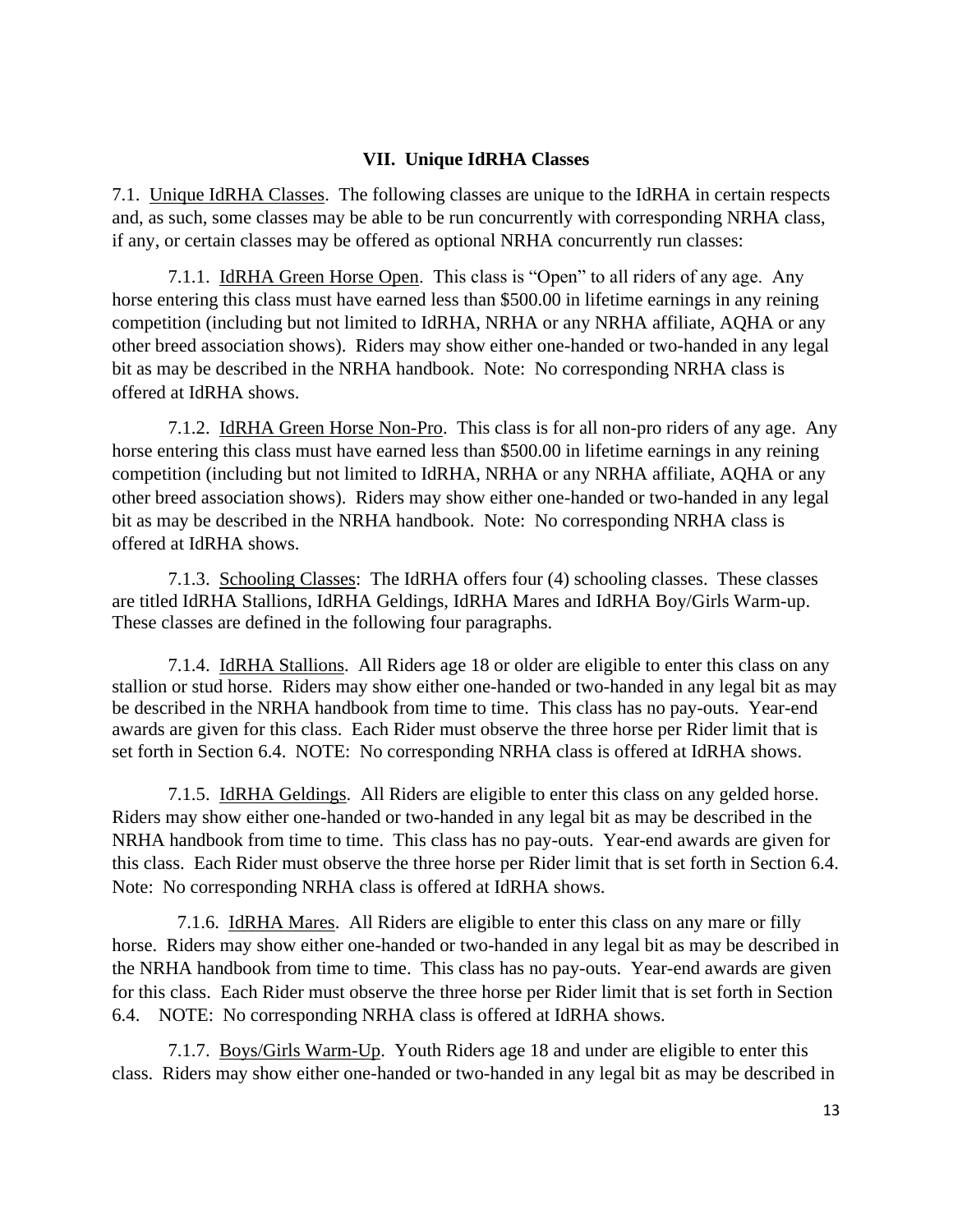the NRHA handbook from time to time. This class has no pay-outs. Note: No corresponding NRHA class is offered at IdRHA shows. This class is scored, but points are not assigned or tracked. No year-end awards are given for this class. Each Rider must observe the three horse per Rider limit that is set forth in Section 6.4. NOTE: No corresponding NRHA class is offered at IdRHA shows.

7.1.8. IdRHA Five and Under Snaffle Bit or Hackamore Open. All riders of any age are eligible for this class. Any horse entering this class must be three, four, or five years of age and must be shown two-handed using any legal snaffle bit or hackamore as described in the NRHA handbook. NOTE: This class has an optional corresponding NRHA class that may be offered at IdRHA shows.

7.1.9. IdRHA Five and Under Snaffle Bit or Hackamore Non-Pro. All non-pro riders of any age are eligible for this class. Any horse entering this class must be three, four, or five years of age and must be shown two-handed using any legal snaffle bit or hackamore as described in the NRHA handbook. NOTE: This class has an optional corresponding NRHA class that may be offered at IdRHA shows.

7.1.10. IdRHA Green Reiner Program. This class is non-competitive (no money is paid out) and is for non-pro riders of any age with cumulative lifetime earnings of less than \$200.00 and less than eighty IdRHA Green Reiner points. "Green Reiner Points" are earned based upon the rider's score in excess of 60 in the Green Reiner class and in IdRHA Rookie class that is also entered by the rider at the same IdRHA show (i.e. the rider must show in both classes to earn points from the Rookie class run). For example, a score of 68 would earn 8 Green Reiner points. Riders may show any horse, regardless of owner, either one-handed or two-handed in accordance with the NRHA Handbook and in any legal bit as the bit may be described in the NRHA handbook. Simple lead changes are allowed in this IdRHA class. Once 80 IdRHA Green Reiner points have been accumulated, the rider will be awarded a Green Reiner buckle and no longer be eligible for Green Reiner class.

7.1.11. IdRHA Non-Pro Rookie Level 1. This class is for non-pro riders of any age with cumulative lifetime earnings described in the NRHA Rookie Level I eligibility policy, as amended from time to time. Riders may show any horse, regardless of owner one handed in any legal bit, as described by the NRHA rules, as amended from time to time. Riders are responsible to check the NRHA eligibility policy to determine their eligibility for this class.

7.1.12. IdRHA Non-Pro Rookie Level 2. This class is for non-pro riders of any age with cumulative lifetime earnings as described in the NRHA Rookie Level I eligibility policy, as amended from time to time. Riders may show any horse, regardless of owner one handed in any legal bit, as described by the NRHA Rules, as amended from time to time. Riders are responsible to check the NRHA eligibility policy to determine their eligibility for this class.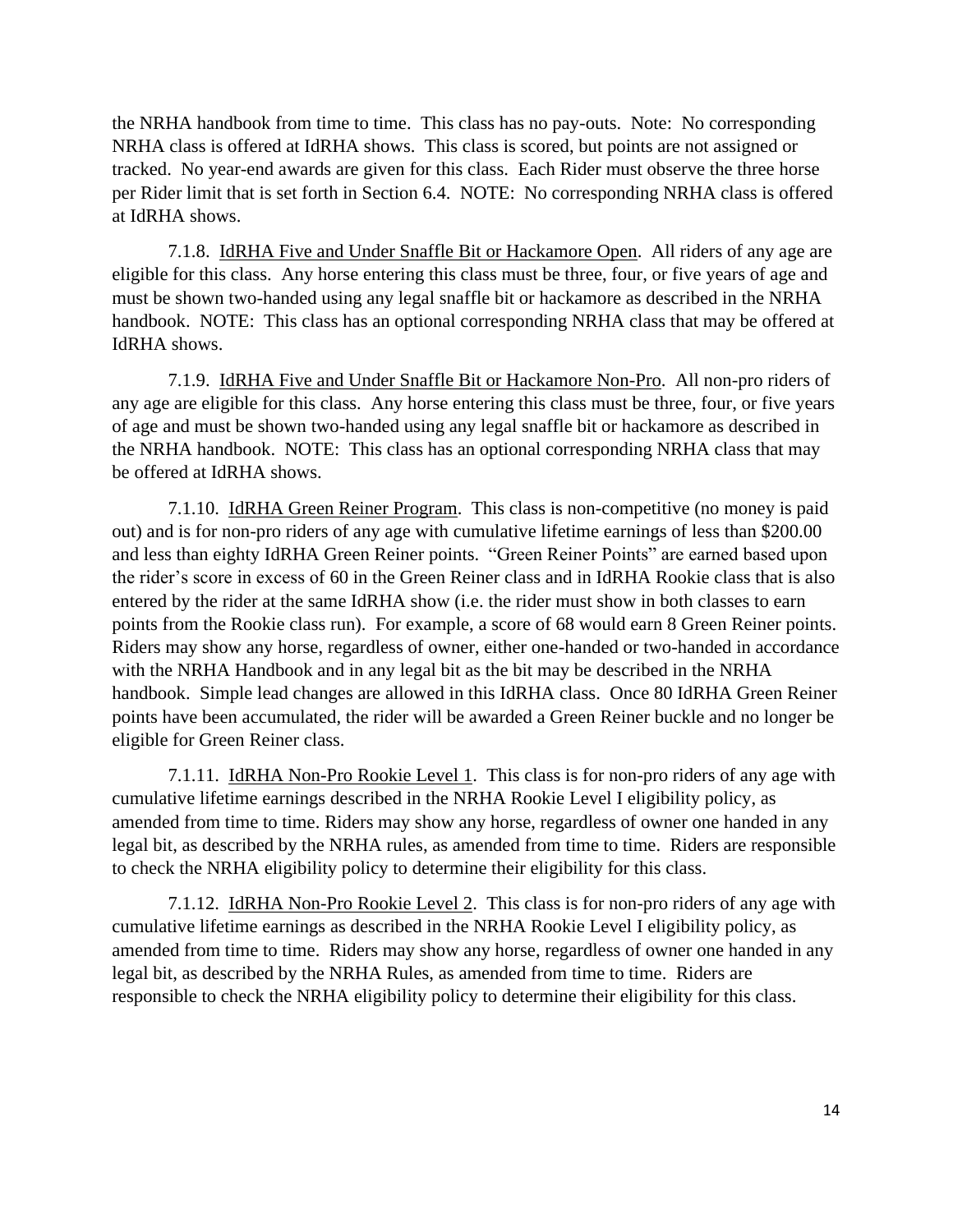## **VIII. Sponsorship Rules.**

#### 2022 Sponsorships Letter

Hello,

If you want to get more customers, better name recognition, and dedicated customers…. Then this is the most important sponsorship you'll read about this year!

Introducing Idaho Reining Horse Association Shows

With over 30 participants and over 100 spectators at each show and a growing industry, you will have your name and information in front of the perfect customer for your business. We naturally support businesses that sponsor these shows.

There are a variety of sponsorship choices in the attached package. Through these options you can gain social media recognition, booth space and have your banner displayed at each show. You really cannot buy this quality of advertising any place else. Don't miss out on this opportunity. Please call today and be ready for the first show!

Contact Krishele Duffin today to reserve your Sponsorship

208-360-2463

krisheleduffin@gmail.com

**By Sponsoring These Shows, You Will Attract a Dedicated Group of People That Support You, Because, You Help Them Do What They Love!**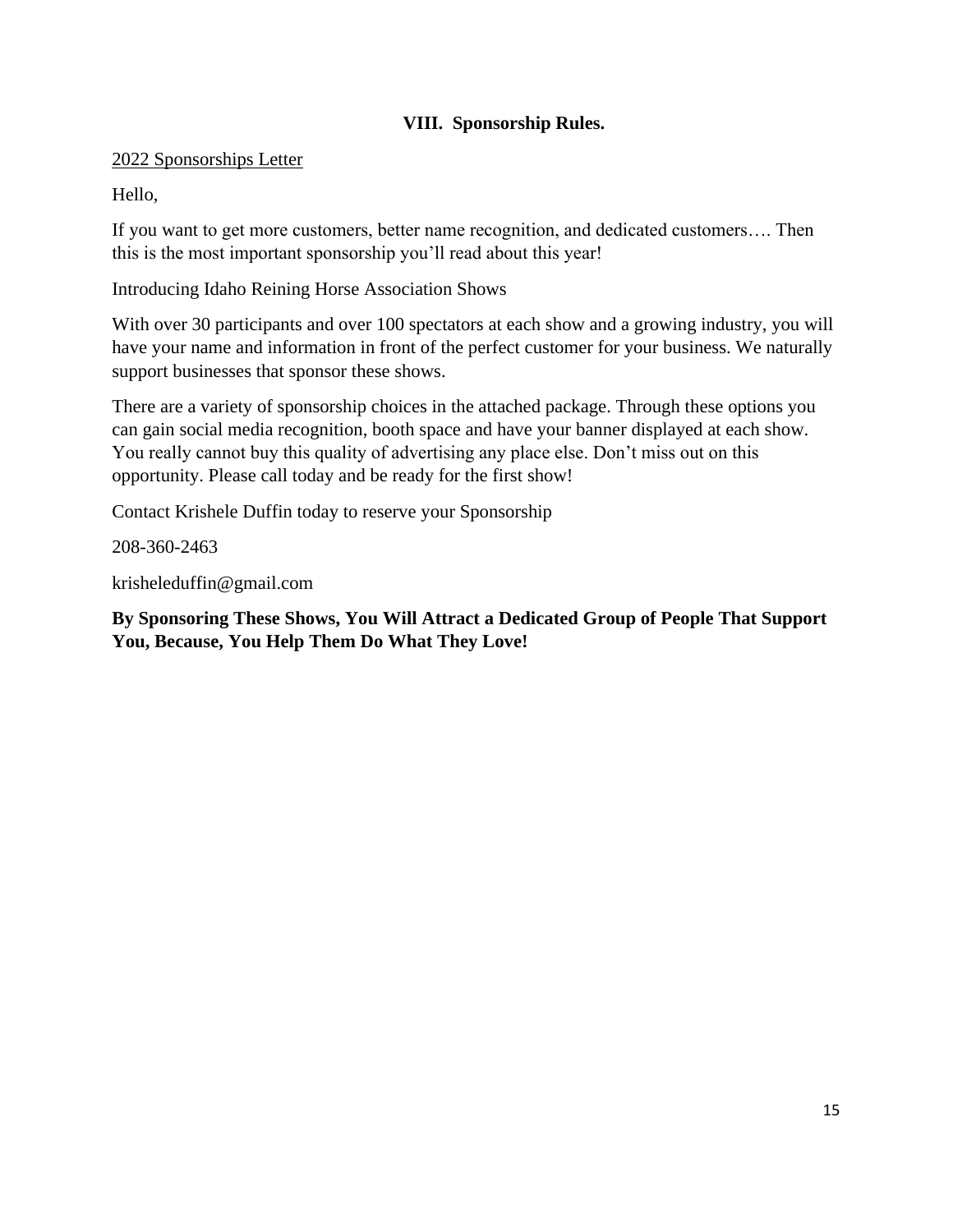# 2022 Sponsorship Options

|                                             | Friendship<br><b>Sponsor</b> | <b>Bronze</b><br><b>Sponsor</b> | <b>Silver</b><br><b>Sponsor</b> | Gold<br><b>Sponsor</b> | <b>Event</b><br><b>Sponsor</b> | <b>Futurity/Derby</b><br><b>Sponsor</b> | <b>Saddle</b><br><b>Sponsor</b> |
|---------------------------------------------|------------------------------|---------------------------------|---------------------------------|------------------------|--------------------------------|-----------------------------------------|---------------------------------|
|                                             | \$249 or less                | \$250                           | \$500                           | \$1500                 | \$3500                         | \$2500                                  | \$2500                          |
| <b>Recognized on</b><br><b>Social Media</b> | $\checkmark$                 | $\checkmark$                    | $\checkmark$                    | $\checkmark$           | $\checkmark$                   | $\checkmark$                            | $\checkmark$                    |
| <b>Announced at</b><br><b>Shows</b>         |                              | $\checkmark$                    | $\checkmark$                    | $\checkmark$           | $\checkmark$                   | $\checkmark$                            | $\checkmark$                    |
| <b>Banner</b>                               |                              |                                 |                                 |                        |                                |                                         |                                 |
| Displayed at                                |                              |                                 | $\checkmark$                    | $\checkmark$           | $\checkmark$                   | $\checkmark$                            | $\checkmark$                    |
| all the Events                              |                              |                                 |                                 |                        |                                |                                         |                                 |
| <b>Welcome to</b>                           |                              |                                 |                                 |                        |                                |                                         |                                 |
| have a Booth                                |                              |                                 |                                 | ✓                      | ✓                              |                                         |                                 |
| at any or all                               |                              |                                 |                                 |                        |                                |                                         |                                 |
| events                                      |                              |                                 |                                 |                        |                                |                                         |                                 |
| 2 Dinner                                    |                              |                                 |                                 |                        |                                |                                         |                                 |
| <b>Tickets to</b>                           |                              |                                 |                                 | $\checkmark$           | $\checkmark$                   | $\checkmark$                            |                                 |
| <b>Banquet</b>                              |                              |                                 |                                 |                        |                                |                                         |                                 |
| <b>Event named</b>                          |                              |                                 |                                 |                        | $\checkmark$                   |                                         |                                 |
| after Sponsor                               |                              |                                 |                                 |                        |                                |                                         |                                 |
| Logo on all                                 |                              |                                 |                                 |                        | $\checkmark$                   |                                         |                                 |
| <b>Back numbers</b>                         |                              |                                 |                                 |                        |                                |                                         |                                 |
| <b>Futurity or</b>                          |                              |                                 |                                 |                        |                                |                                         |                                 |
| <b>Derby Named</b>                          |                              |                                 |                                 |                        |                                | $\checkmark$                            |                                 |
| after Sponsor                               |                              |                                 |                                 |                        |                                |                                         |                                 |
| <b>Picture with</b>                         |                              |                                 |                                 |                        |                                |                                         |                                 |
| <b>Saddle winner</b>                        |                              |                                 |                                 |                        |                                |                                         |                                 |
| and Saddle at                               |                              |                                 |                                 |                        |                                |                                         |                                 |
| <b>Banquet</b>                              |                              |                                 |                                 |                        |                                |                                         |                                 |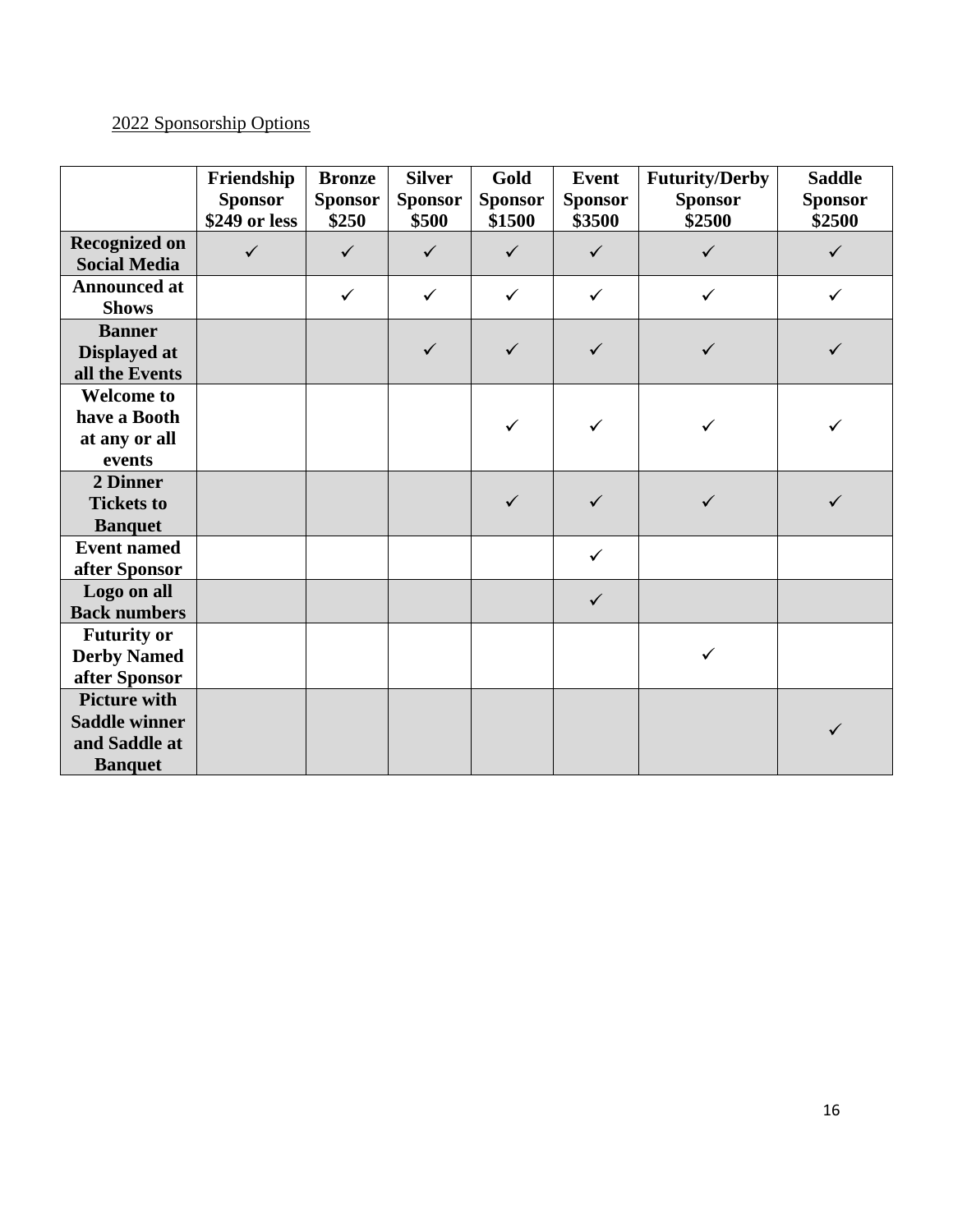## 2022 Sponsorship Prices and Benefits

#### FRIENDSHIP SPONSOR = \$249 or less

• Name listed on IdRHA website (www.idrha1.com) and on social media

#### $BRONZE = $250$

- Picture/logo and company info listed on IdRHA website (www.idrha1.com) and on social media
- Name announced at shows

## $SILVER = $500$

- Picture/logo and company info listed on IdRHA website (www.idrha1.com) and on social media
- Name announced at shows as a silver sponsor
- Banner displayed at shows and clinics

 $GOLD = $1500$ 

- Picture/logo and company info listed on IdRHA website (www.idrha1.com) and on social media
- Name announced at shows as a gold sponsor
- Banner displayed at shows (sponsor provides banner)
- Welcome to have a booth (for selling or advertising) at any or all of the shows
- 2 Dinner tickets for banquet

## EVENT SPONSOR  $= $3500$

- Picture/logo and company info listed on IdRHA website (www.idrha1.com) and on social media
- Name announced at shows as an event sponsor
- Banner displayed at shows (sponsor provides banner)
- Welcome to have a booth (for selling or advertising) at any or all of the shows
- Show **NAMED** after sponsor
- Logo on **ALL** back numbers at show
- 2 Dinner tickets for banquet

FUTURITY/DERBY SPONSOR (Sponsor can pick one) = \$2500 (Sponsor money would be used for added prize money)

- Picture/logo and company info listed on IdRHA website (www.idrha1.com) and on social media
- Name announced at shows as a futurity/derby sponsor
- Banner displayed at shows (sponsor provides banner)
- Welcome to have a booth (for selling or advertising) at any or all of the shows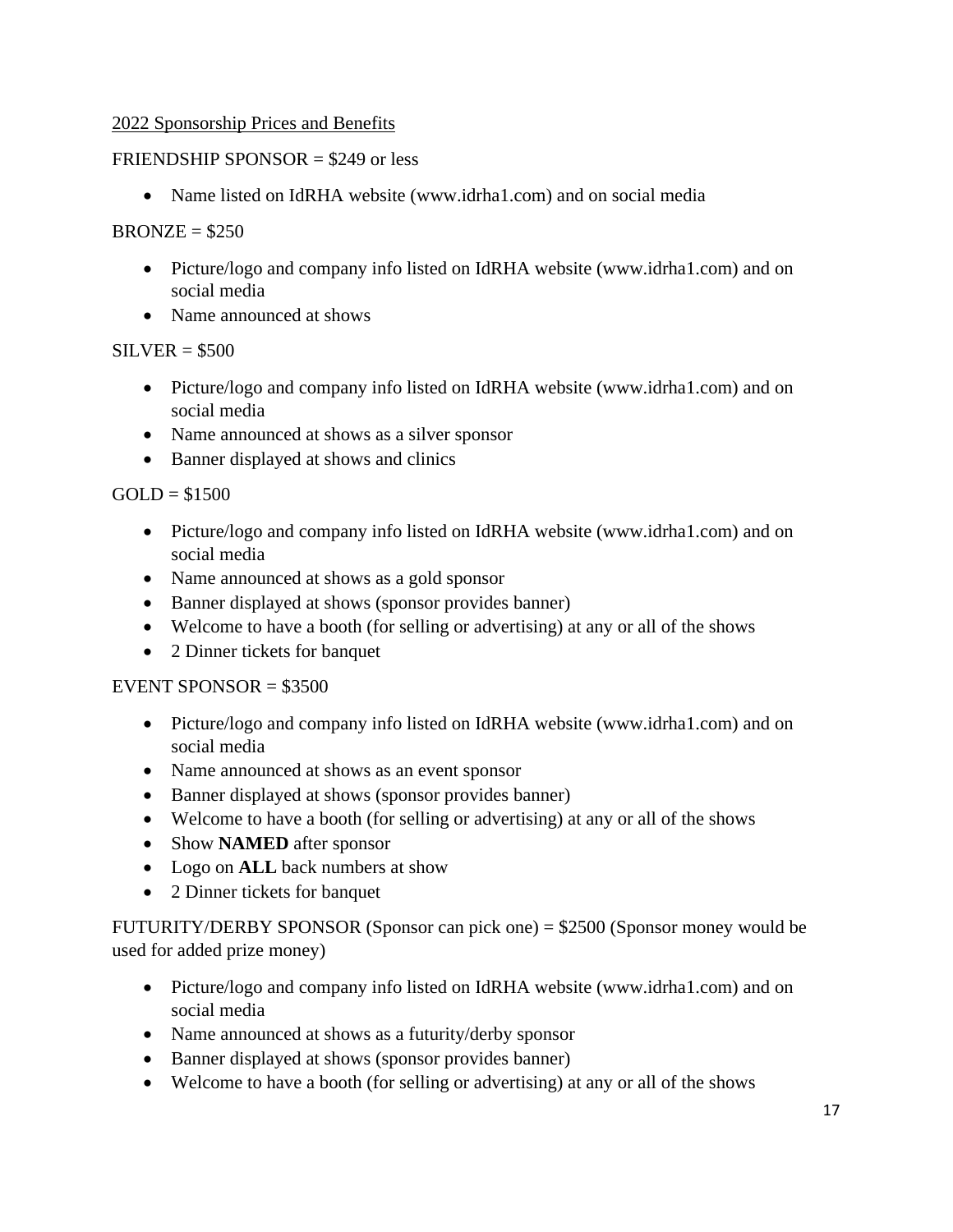- Futurity/derby named after sponsor
- 2 Dinner tickets for banquet

| FRIENDSHIP SPONSOR = $$249$ or less | EVENT SPONSOR = $$3500$          |
|-------------------------------------|----------------------------------|
| $BRONZE = $250$                     | $FUTURITY/DERBY SPONSOR = $2500$ |
| $SILVER = $500$                     | SADDLE SPONSOR $= $2500$         |
| $GOLD = $1500$                      |                                  |

#### SADDLE SPONSOR = \$2500

- Picture/logo and company info listed on IdRHA website (www.idrha1.com) and on social media
- Name announced at shows as a saddle sponsor
- Banner displayed at shows (sponsor provides banner)
- Welcome to have a booth (for selling or advertising) at any or all of the shows
- 2 Dinner tickets for banquet
- Picture with saddle and saddle winner at banquet on website and social media

\*Banner display at shows: Please supply your banner for our use. If you do not have one, we can arrange to have one made.

#### 2022 Sponsor Form

Non-Profit Tax Id: 84-1395755

| Business Name                                                                                                                                                                                                                                                                                    |       |  |
|--------------------------------------------------------------------------------------------------------------------------------------------------------------------------------------------------------------------------------------------------------------------------------------------------|-------|--|
|                                                                                                                                                                                                                                                                                                  |       |  |
| Contact Name                                                                                                                                                                                                                                                                                     |       |  |
|                                                                                                                                                                                                                                                                                                  |       |  |
|                                                                                                                                                                                                                                                                                                  |       |  |
| $City$ $City$ $State$ $Zip$                                                                                                                                                                                                                                                                      |       |  |
| Sponsorship Amount/Type________________                                                                                                                                                                                                                                                          |       |  |
| $Cash$ and $\qquad$ and $\qquad$ and $\qquad$ and $\qquad$ and $\qquad$ and $\qquad$ and $\qquad$ and $\qquad$ and $\qquad$ and $\qquad$ and $\qquad$ and $\qquad$ and $\qquad$ and $\qquad$ and $\qquad$ and $\qquad$ and $\qquad$ and $\qquad$ and $\qquad$ and $\qquad$ and $\qquad$ and $\q$ | Check |  |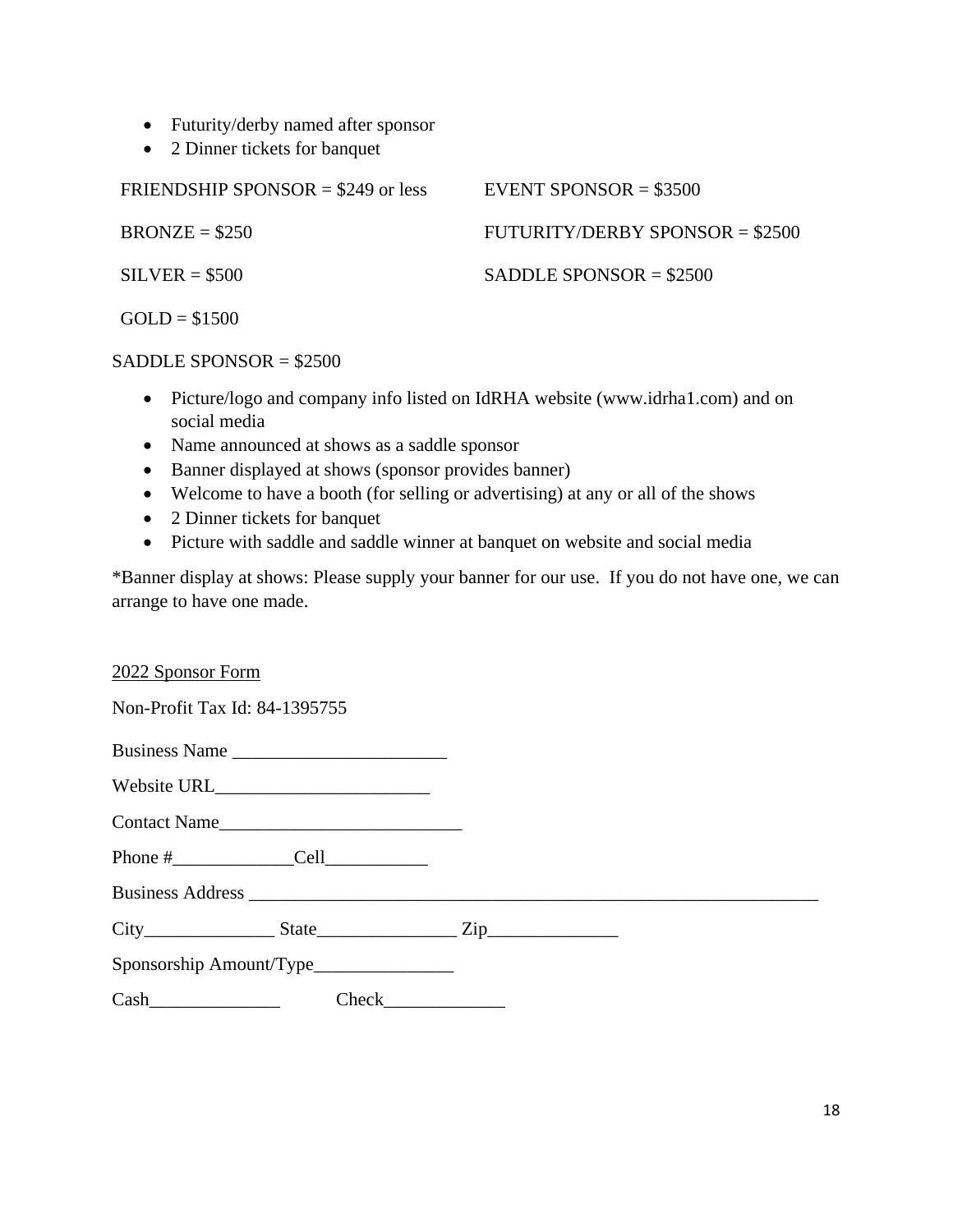Sponsor Details (Tell us about your business so we announce it at our shows)

Received by

Are you interested in having booth space at any of the 2022 Scheduled Events: Yes or No

\_\_\_\_\_\_\_\_\_\_\_\_\_\_\_\_\_\_\_\_\_\_\_\_\_\_\_\_\_\_\_\_\_\_\_\_\_\_\_\_\_\_\_\_\_\_\_\_\_\_\_\_\_\_\_\_\_\_\_\_\_\_\_\_\_\_\_ \_\_\_\_\_\_\_\_\_\_\_\_\_\_\_\_\_\_\_\_\_\_\_\_\_\_\_\_\_\_\_\_\_\_\_\_\_\_\_\_\_\_\_\_\_\_\_\_\_\_\_\_\_\_\_\_\_\_\_\_\_\_\_\_\_\_\_

| <b>Event Dates:</b>                                   |                                              | Please Mail All Sponsorships To:    |
|-------------------------------------------------------|----------------------------------------------|-------------------------------------|
| April 16 Clinic at King's<br>Equestrian Center, Idaho | June 10-11 at Madison<br>County Fairgrounds, |                                     |
| Falls, ID                                             | Rexburg, ID                                  | <b>IdRHA</b>                        |
| April 29-30 at Wind River<br>Arena, Ririe, ID         | August 5-6 at Wind River<br>Arena, Ririe, ID | 2184 Channing Way<br><b>Box 407</b> |
| May 20-21 at Bannock                                  | September 23-24 at Wind                      | Idaho Falls, ID 83404               |
| County Fairgrounds,                                   | River Arena, Ririe, ID                       |                                     |
| Pocatello, ID                                         |                                              |                                     |

Please feel free to attach additional sheets

So that we may give you the optimum exposure for your business, please attach a business card and/or any marketing materials. If printed advertising is included in your package, please submit ads one month prior to event for inclusion in official program and signage.

# **IX. Youth Scholarship Rules.**

## **IdRHA Youth Scholarship Award Application Form**

#### Purpose

The purpose of the IdRHA Youth Scholarship Award is to advance the mission of the club through individuals who have demonstrated a desire to promote and encourage public interest in agriculture and ranching through reining horse shows and programs.

## Awards

Scholarship awards are available in the amount of \$500.00. Award is for one year only. Recipientshave three years to use the scholarship from the time it is awarded.Allscholarship awardswillbepaiddirectlytothe educational institution at which the recipient of the award is admitted for matriculation.

## Eligibility

1. Applicant must be an IdRHA youth member in good standing.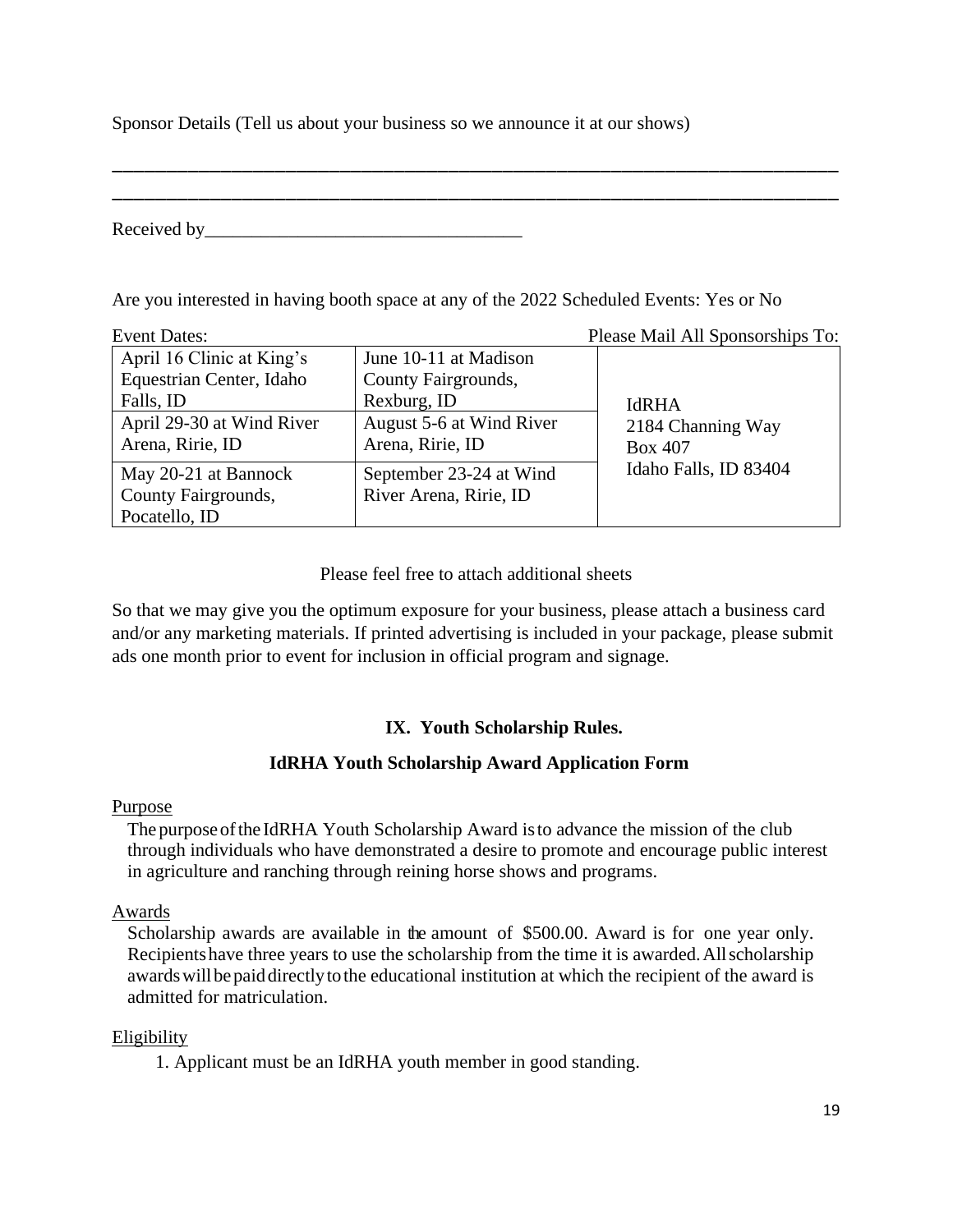2. Applicantsmust be a junior or senior year, and 16 to 18 years of age as of January 1, in the year of application, even if the applicant has won the scholarship in the previous year.

IdRHA will not award scholarships to applicants who are not qualified and reserves the right not to award a scholarship in a givenyear.

#### Selection Criteria

- 1. A current transcript of the applicant's grades
- 2. Student essay
	- How being a youth member of the IdRHA has prepared you for the challenges of college and adulthood and how objectives of the Association helped you create goals and make decisions about your future.
- 3. Applicant's community service accomplishments
- 4. An interview to be conducted by a judges' panel appointed by the IdRHA Youth Director.

#### Application Requirements

Tobe considered for a IdRHA Youth Scholarship Award, applicants must complete an applicationandreturnittoIdRHA by September 30 of the year of the application. The application must include:

- 1. A completed application form. *Only completed application forms will be considered.*
- 2. Meet all Scholarship Eligibility Criteria stated above.

Completedapplicationformsshouldbesen[tto the IdRHA Youth Director](about:blank) as identified on the [IdRHA website as a pdf file.P](about:blank)leaseincludeapplicant's last name as part of the file name.

Alternatively,completedprintedapplicationsmaybe mailedto:

The Idaho Reining Horse Assoc. Scholarship Program 2184 Channing Way, Box 407 Idaho Falls, ID 83404

Questions about the application process may be directed to the IdRHA Youth Director as identified on the IdRHA website.

Note that all application materials must be received by September 30.

#### **A.General Information**

Applicant First Name: Last Name:

E-mail address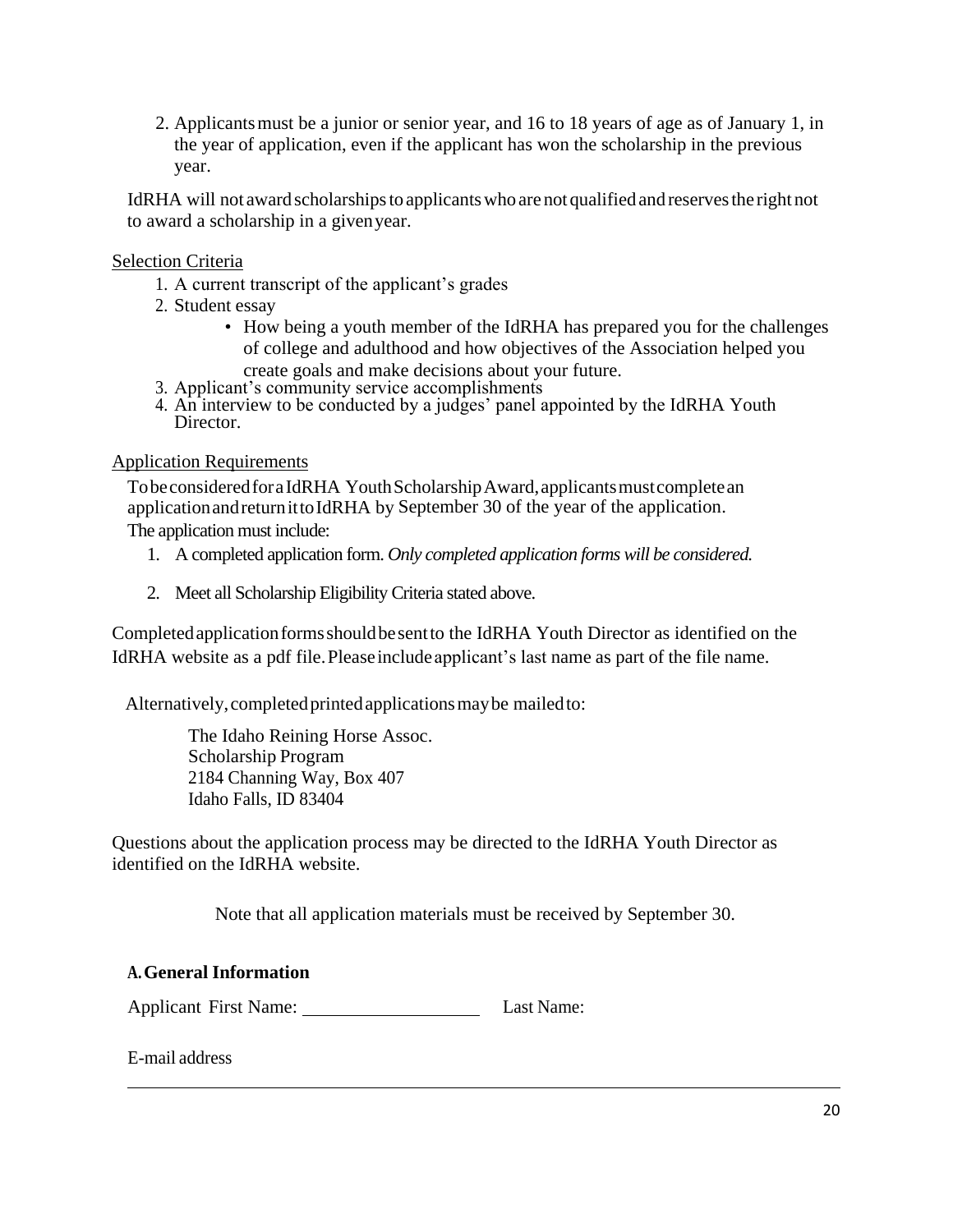| Home Address                    |  |  |
|---------------------------------|--|--|
|                                 |  |  |
| Phone Number                    |  |  |
| <b>School Now Attending</b>     |  |  |
| <b>Expected Graduation Date</b> |  |  |

#### **B. Application Statement**

The information provided in my application is, to the best of my knowledge, complete and accurate, and I understand that false statements on this application will disqualify me from the scholarship.

\_\_\_\_\_\_\_\_\_\_\_\_\_\_\_\_\_\_\_\_\_\_\_\_\_\_\_\_\_ \_\_\_\_\_\_\_\_\_\_\_\_\_\_\_\_\_\_\_\_\_\_\_\_\_\_\_\_\_\_\_\_

Applicant's Signature (Date)

#### **C.Summary**

TO COMPLETE THIS APPLICATION, YOU MUST:

Send with this completed application a two (2) page (500 words) typed essay telling why you are applying for the scholarship, your qualifications, and your educational and career goals.

APPLICATION DEADLINE IS September 30.

Send application materials in pdf format to the IdRHA Youth Director as identified on the IdRHA website. Alternatively, you can mail completed applications to:

The Idaho Reining Horse Assoc.

Scholarship Program

2184 Channing Way, Box 407

Idaho Falls, ID 83404